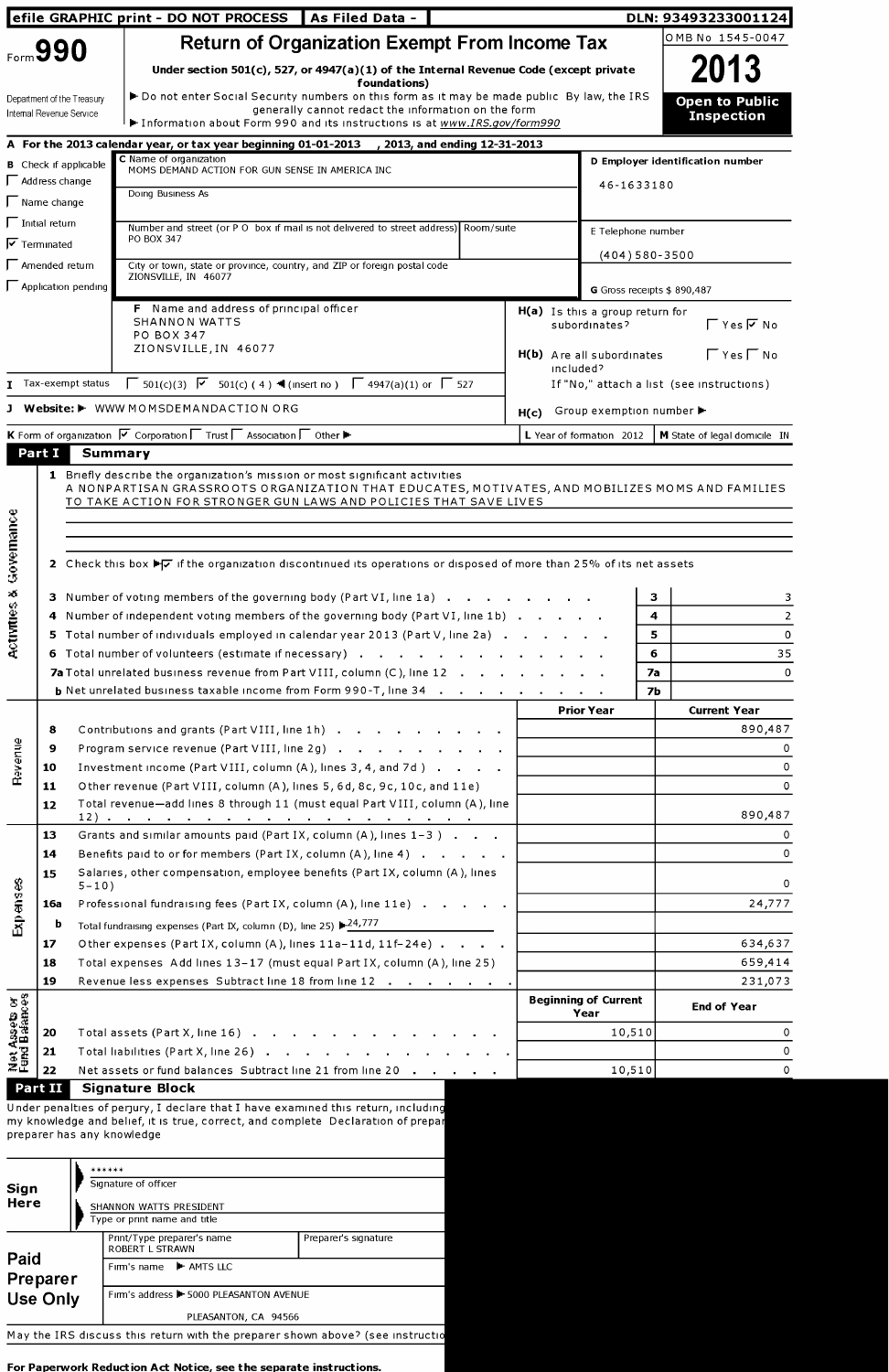|              | Form 990 (2013) |                                                                                                                                                                                                                                                                                                                                           |                                   |               | Page 2                                                                                                                                                     |
|--------------|-----------------|-------------------------------------------------------------------------------------------------------------------------------------------------------------------------------------------------------------------------------------------------------------------------------------------------------------------------------------------|-----------------------------------|---------------|------------------------------------------------------------------------------------------------------------------------------------------------------------|
|              | Part III        | <b>Statement of Program Service Accomplishments</b><br>Check if Schedule O contains a response or note to any line in this Part III                                                                                                                                                                                                       |                                   |               |                                                                                                                                                            |
| $\mathbf{1}$ |                 | Briefly describe the organization's mission                                                                                                                                                                                                                                                                                               |                                   |               |                                                                                                                                                            |
|              |                 | A NONPARTISAN GRASSROOTS ORGANIZATION THAT EDUCATES,                                                                                                                                                                                                                                                                                      |                                   |               |                                                                                                                                                            |
| $\mathbf{2}$ |                 | Did the organization undertake any significant program services during the year which were not listed on                                                                                                                                                                                                                                  |                                   |               |                                                                                                                                                            |
|              |                 | If "Yes," describe these new services on Schedule O                                                                                                                                                                                                                                                                                       |                                   |               | $\Gamma$ Yes $\overline{V}$ No                                                                                                                             |
| з            |                 | Did the organization cease conducting, or make significant changes in how it conducts, any program<br>services?<br>If "Yes," describe these changes on Schedule O                                                                                                                                                                         | $\sim$ $\sim$                     |               | $\Gamma$ Yes $\overline{V}$ No                                                                                                                             |
| 4            |                 | Describe the organization's program service accomplishments for each of its three largest program services, as measured by<br>expenses Section 501(c)(3) and 501(c)(4) organizations are required to report the amount of grants and allocations to others,<br>the total expenses, and revenue, if any, for each program service reported |                                   |               |                                                                                                                                                            |
| 4a           | (Code           | ) (Expenses \$                                                                                                                                                                                                                                                                                                                            | 124,590<br>including grants of \$ |               | ) (Revenue \$<br>$\lambda$<br>ADVOCACY-BUILT A NATIONWIDE CHAPTER STRUCTURE OF GRASSROOTS ADVOCATES HELD EVENTS AND MEETINGS ENCOURAGING STRONGER GUN LAWS |
| 4b           | (Code           | ) (Expenses \$<br>AWARENESS-EDUCATED MOMS AND FAMILIES ABOUT STATE AND FEDERAL GUN LAWS PUBLICIZED CORPORATE GUN POLICIES                                                                                                                                                                                                                 | including grants of \$<br>205,441 |               | ) (Revenue \$<br>$\lambda$                                                                                                                                 |
| 4с           | (Code           | ) (Expenses \$                                                                                                                                                                                                                                                                                                                            | including grants of \$            |               | $($ Revenue \$<br>$\lambda$                                                                                                                                |
|              |                 |                                                                                                                                                                                                                                                                                                                                           |                                   |               |                                                                                                                                                            |
| 4d           | (Expenses \$    | Other program services (Describe in Schedule O)                                                                                                                                                                                                                                                                                           | including grants of \$            | ) (Revenue \$ | $\lambda$                                                                                                                                                  |
|              |                 |                                                                                                                                                                                                                                                                                                                                           |                                   |               |                                                                                                                                                            |
| 4e           |                 | Total program service expenses ▶                                                                                                                                                                                                                                                                                                          | 330,031                           |               | Form 990 (2013)                                                                                                                                            |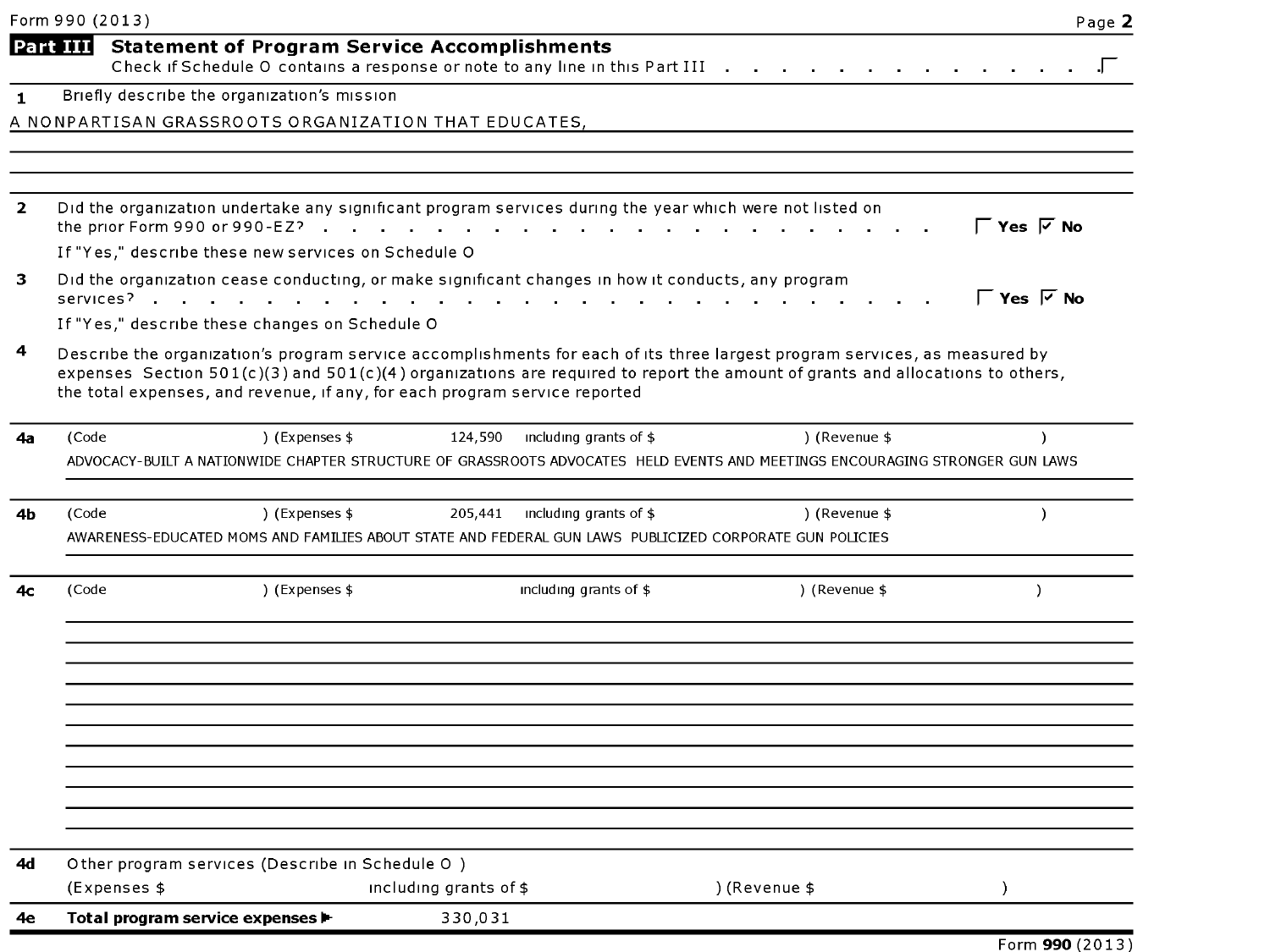Pa

|     | Form 990 (2013)                                                                                                                                                                                                                                                                                                                                                                                                                                                                                                                                                                                                                                                                                                                           |                         |     | Page 3 |
|-----|-------------------------------------------------------------------------------------------------------------------------------------------------------------------------------------------------------------------------------------------------------------------------------------------------------------------------------------------------------------------------------------------------------------------------------------------------------------------------------------------------------------------------------------------------------------------------------------------------------------------------------------------------------------------------------------------------------------------------------------------|-------------------------|-----|--------|
|     | Part IV<br><b>Checklist of Required Schedules</b>                                                                                                                                                                                                                                                                                                                                                                                                                                                                                                                                                                                                                                                                                         |                         |     |        |
|     |                                                                                                                                                                                                                                                                                                                                                                                                                                                                                                                                                                                                                                                                                                                                           |                         | Yes | No     |
|     | 1 Is the organization described in section $501(c)(3)$ or $4947(a)(1)$ (other than a private foundation)? If "Yes,"<br>complete Schedule A .<br>the contract of the contract of the contract of the contract of the contract of the contract of the contract of                                                                                                                                                                                                                                                                                                                                                                                                                                                                           | $\mathbf{1}$            |     | No     |
|     | 2 Is the organization required to complete Schedule B, Schedule of Contributors (see instructions)?                                                                                                                                                                                                                                                                                                                                                                                                                                                                                                                                                                                                                                       | $\overline{2}$          | Yes |        |
| 3   | Did the organization engage in direct or indirect political campaign activities on behalf of or in opposition to<br>candidates for public office? If "Yes," complete Schedule C, Part I                                                                                                                                                                                                                                                                                                                                                                                                                                                                                                                                                   | 3                       |     | No.    |
|     | 4 Section 501(c)(3) organizations. Did the organization engage in lobbying activities, or have a section 501(h)<br>election in effect during the tax year? If "Yes," complete Schedule C, Part II                                                                                                                                                                                                                                                                                                                                                                                                                                                                                                                                         | $\overline{\mathbf{4}}$ |     | No.    |
|     | 5 Is the organization a section $501(c)(4)$ , $501(c)(5)$ , or $501(c)(6)$ organization that receives membership dues,<br>assessments, or similar amounts as defined in Revenue Procedure 98-19? If "Yes," complete Schedule C,<br>Part III                                                                                                                                                                                                                                                                                                                                                                                                                                                                                               | 5                       |     | N o    |
|     | 6 Did the organization maintain any donor advised funds or any similar funds or accounts for which donors have the<br>right to provide advice on the distribution or investment of amounts in such funds or accounts? If "Yes," complete<br>Schedule D, Part I.<br>$\mathbf{r}$ . The set of the set of the set of the set of the set of the set of the set of the set of the set of the set of the set of the set of the set of the set of the set of the set of the set of the set of the set of t<br>$\mathbf{r}$ . The second contribution of the second contribution of the second contribution of the second contribution of the second contribution of the second contribution of the second contribution of the second contributi | 6                       |     | No     |
|     | 7 Did the organization receive or hold a conservation easement, including easements to preserve open space,<br>the environment, historic land areas, or historic structures? If "Yes," complete Schedule D, Part II                                                                                                                                                                                                                                                                                                                                                                                                                                                                                                                       | $\overline{ }$          |     | No.    |
| 8.  | Did the organization maintain collections of works of art, historical treasures, or other similar assets? If "Yes,"<br>complete Schedule D, Part III (a) a material complete Schedule D, Part III (b) (b) a material comparation of the state of the state of the state of the state of the state of the state of the state of the state of the state                                                                                                                                                                                                                                                                                                                                                                                     | 8                       |     | No.    |
| 9.  | Did the organization report an amount in Part X, line 21 for escrow or custodial account liability, serve as a<br>custodian for amounts not listed in Part X, or provide credit counseling, debt management, credit repair, or debt<br>negotiation services? If "Yes," complete Schedule D, Part IV                                                                                                                                                                                                                                                                                                                                                                                                                                       | 9                       |     | No     |
| 10  | Did the organization, directly or through a related organization, hold assets in temporarily restricted endowments,<br>permanent endowments, or quasi-endowments? If "Yes," complete Schedule D, Part V.<br>and the state of the state of the state of                                                                                                                                                                                                                                                                                                                                                                                                                                                                                    | 10                      |     | No.    |
|     | 11 If the organization's answer to any of the following questions is "Yes," then complete Schedule D, Parts VI, VII,<br>VIII, IX, or X as applicable                                                                                                                                                                                                                                                                                                                                                                                                                                                                                                                                                                                      |                         |     |        |
|     | a Did the organization report an amount for land, buildings, and equipment in Part X, line 10?<br>If "Yes," complete Schedule D, Part VI.                                                                                                                                                                                                                                                                                                                                                                                                                                                                                                                                                                                                 | 11a                     |     | N o    |
|     | <b>b</b> Did the organization report an amount for investments-other securities in Part X, line 12 that is 5% or more of<br>its total assets reported in Part X, line 16? If "Yes," complete Schedule D, Part VII                                                                                                                                                                                                                                                                                                                                                                                                                                                                                                                         | 11 <sub>b</sub>         |     | No.    |
|     | c Did the organization report an amount for investments-program related in Part X, line 13 that is 5% or more of<br>its total assets reported in Part X, line 16? If "Yes," complete Schedule D, Part VIII                                                                                                                                                                                                                                                                                                                                                                                                                                                                                                                                | 11c                     |     | No.    |
|     | d Did the organization report an amount for other assets in Part X, line 15 that is 5% or more of its total assets<br>reported in Part X, line 16? If "Yes," complete Schedule D, Part IX .<br>the contract of the contract of the                                                                                                                                                                                                                                                                                                                                                                                                                                                                                                        | 11d                     |     | No.    |
|     | e Did the organization report an amount for other liabilities in Part X, line 25? If "Yes," complete Schedule D, Part X                                                                                                                                                                                                                                                                                                                                                                                                                                                                                                                                                                                                                   | <b>11e</b>              |     | No.    |
|     | f Did the organization's separate or consolidated financial statements for the tax year include a footnote that<br>addresses the organization's liability for uncertain tax positions under FIN 48 (ASC 740)? If "Yes," complete<br>Schedule D, Part X.                                                                                                                                                                                                                                                                                                                                                                                                                                                                                   | 11f                     |     | No     |
|     | 12a Did the organization obtain separate, independent audited financial statements for the tax year?<br>If "Yes," complete Schedule D, Parts XI and XII $\cdots$ $\cdots$ $\cdots$ $\cdots$ $\cdots$                                                                                                                                                                                                                                                                                                                                                                                                                                                                                                                                      | 12a                     |     | No.    |
|     | <b>b</b> Was the organization included in consolidated, independent audited financial statements for the tax year? If<br>"Yes," and if the organization answered "No" to line 12a, then completing Schedule D, Parts XI and XII is optional                                                                                                                                                                                                                                                                                                                                                                                                                                                                                               | 12b                     |     | No     |
| 13  | Is the organization a school described in section 170(b)(1)(A)(ii) <sup>2</sup> If "Yes," complete Schedule E                                                                                                                                                                                                                                                                                                                                                                                                                                                                                                                                                                                                                             | 13                      |     | No     |
| 14a | Did the organization maintain an office, employees, or agents outside of the United States?                                                                                                                                                                                                                                                                                                                                                                                                                                                                                                                                                                                                                                               | 14a                     |     | No.    |
|     | <b>b</b> Did the organization have aggregate revenues or expenses of more than \$10,000 from grantmaking, fundraising,<br>business, investment, and program service activities outside the United States, or aggregate foreign investments<br>valued at \$100,000 or more? If "Yes," complete Schedule F, Parts I and IV                                                                                                                                                                                                                                                                                                                                                                                                                  | 14b                     |     | No     |
| 15  | Did the organization report on Part IX, column (A), line 3, more than \$5,000 of grants or other assistance to or<br>for any foreign organization? If "Yes," complete Schedule F, Parts II and IV                                                                                                                                                                                                                                                                                                                                                                                                                                                                                                                                         | 15                      |     | N o    |
| 16  | Did the organization report on Part IX, column (A), line 3, more than \$5,000 of aggregate grants or other<br>assistance to or for foreign individuals? If "Yes," complete Schedule F, Parts III and IV                                                                                                                                                                                                                                                                                                                                                                                                                                                                                                                                   | 16                      |     | No.    |

| 17   Ye' Did the organization report a total of more than \$15,000 of expenses for professional fundraising services on Part $\frac{17}{17}$   Ye' |  |
|----------------------------------------------------------------------------------------------------------------------------------------------------|--|
| IX, column $(A)$ , lines 6 and 11e? If "Yes," complete Schedule G, Part I (see instructions) $\blacksquare$ .                                      |  |
|                                                                                                                                                    |  |

18 Did the organization report more than \$15,000 total of fundraising event gross income and contributions on Part VIII, lines 1c and 8a? If "Yes, " complete Schedule G, Part II . . . . . . . . . . .  $\mathbf{E}$  | 18  $\vert$  <sup>Yes</sup> 19 Did the organization report more than \$15,000 of gross income from gaming activities on Part VIII, line 9a? If  $\parallel$  19  $\parallel$  No "Yes," complete Schedule G, Part III . . . . . . . . . . . . . . . . . . .

**20a** Did the organization operate one or more hospital facilities? If "Yes," complete Schedule H . . . .  $\qquad \qquad \begin{array}{c} \text{20a} \end{array}$  No

b If "Yes" to line 20a, did the organization attach a copy of its audited financial statements to this return?

Form 990 (2013)

20b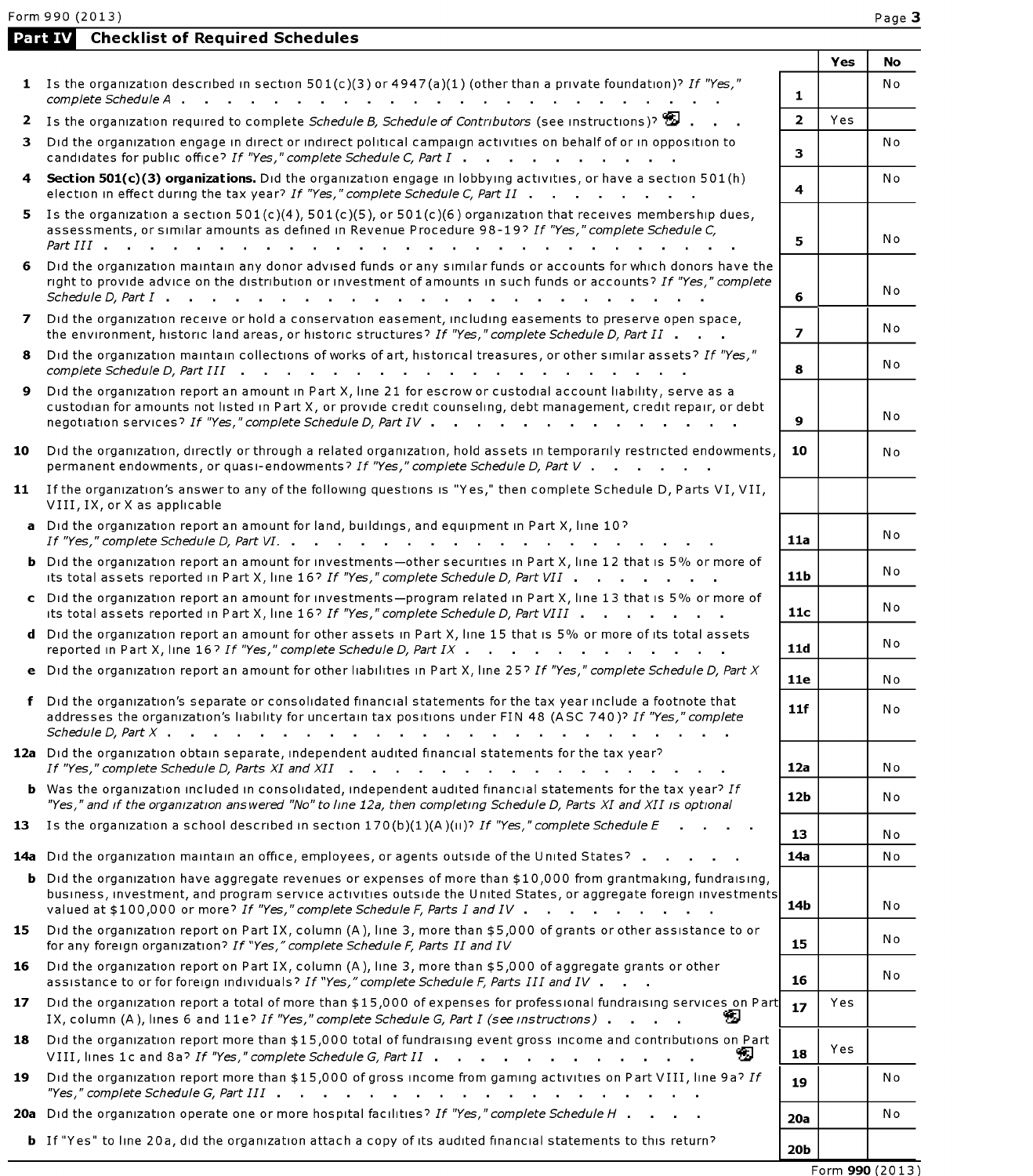Form 990 (2013) Page 4

|      | <b>Part IV</b> Checklist of Required Schedules (continued)                                                                                                                                                                                                                                                                                                          |            |     |     |
|------|---------------------------------------------------------------------------------------------------------------------------------------------------------------------------------------------------------------------------------------------------------------------------------------------------------------------------------------------------------------------|------------|-----|-----|
|      | 21 Did the organization report more than \$5,000 of grants or other assistance to any domestic organization or<br>government on Part IX, column (A), line 1? If "Yes," complete Schedule I, Parts I and II                                                                                                                                                          | 21         |     | Νo  |
| 22.  | Did the organization report more than \$5,000 of grants or other assistance to individuals in the United States on<br>Part IX, column (A), line 2? If "Yes," complete Schedule I, Parts I and III                                                                                                                                                                   | 22         |     | No  |
| 23.  | Did the organization answer "Yes" to Part VII, Section A, line 3, 4, or 5 about compensation of the organization's<br>current and former officers, directors, trustees, key employees, and highest compensated employees? If "Yes,"                                                                                                                                 | 23         |     | N o |
|      | 24a Did the organization have a tax-exempt bond issue with an outstanding principal amount of more than \$100,000<br>as of the last day of the year, that was issued after December 31, 2002? If "Yes," answer lines 24b through 24d<br>and complete Schedule K. If "No," go to line 25a $\ldots$ , $\ldots$ , $\ldots$ , $\ldots$ , $\ldots$ , $\ldots$ , $\ldots$ | 24a        |     | N o |
|      | <b>b</b> Did the organization invest any proceeds of tax-exempt bonds beyond a temporary period exception?                                                                                                                                                                                                                                                          | 24b        |     |     |
|      | c Did the organization maintain an escrow account other than a refunding escrow at any time during the year                                                                                                                                                                                                                                                         | 24c        |     |     |
|      | d Did the organization act as an "on behalf of" issuer for bonds outstanding at any time during the year?                                                                                                                                                                                                                                                           | 24d        |     |     |
|      | 25a Section 501(c)(3) and 501(c)(4) organizations. Did the organization engage in an excess benefit transaction with<br>a disqualified person during the year? If "Yes," complete Schedule L, Part I                                                                                                                                                                | <b>25a</b> |     | N٥  |
|      | <b>b</b> Is the organization aware that it engaged in an excess benefit transaction with a disqualified person in a prior<br>year, and that the transaction has not been reported on any of the organization's prior Forms 990 or 990-EZ? If                                                                                                                        | 25b        |     | No  |
| 26.  | Did the organization report any amount on Part X, line 5, 6, or 22 for receivables from or payables to any current<br>or former officers, directors, trustees, key employees, highest compensated employees, or disqualified persons?                                                                                                                               | 26         |     | N o |
| 27   | Did the organization provide a grant or other assistance to an officer, director, trustee, key employee, substantial<br>contributor or employee thereof, a grant selection committee member, or to a 35% controlled entity or family<br>member of any of these persons? If "Yes," complete Schedule L, Part III                                                     | 27         |     | Νo  |
| 28   | Was the organization a party to a business transaction with one of the following parties (see Schedule L, Part IV<br>instructions for applicable filing thresholds, conditions, and exceptions)                                                                                                                                                                     |            |     |     |
|      | a A current or former officer, director, trustee, or key employee? If "Yes," complete Schedule L, Part<br>宄<br>$IV$<br>$\sim 10^{-1}$                                                                                                                                                                                                                               | 28a        | Yes |     |
|      | <b>b</b> A family member of a current or former officer, director, trustee, or key employee? If "Yes,"                                                                                                                                                                                                                                                              | 28b        |     | No  |
|      | c An entity of which a current or former officer, director, trustee, or key employee (or a family member thereof) was<br>an officer, director, trustee, or direct or indirect owner? If "Yes," complete Schedule L, Part IV                                                                                                                                         | 28c        |     | Νo  |
| 29   | Did the organization receive more than \$25,000 in non-cash contributions? If "Yes," complete Schedule M                                                                                                                                                                                                                                                            | 29         |     | No  |
| 30   | Did the organization receive contributions of art, historical treasures, or other similar assets, or qualified<br>conservation contributions? If "Yes," complete Schedule M                                                                                                                                                                                         | 30         |     | No  |
|      | 31 Did the organization liquidate, terminate, or dissolve and cease operations? If "Yes," complete Schedule N,<br>Ð                                                                                                                                                                                                                                                 | 31         | Yes |     |
| 32   | Did the organization sell, exchange, dispose of, or transfer more than 25% of its net assets? If "Yes," complete<br>Schedule N, Part $II$ $\cdots$ $\cdots$ $\cdots$ $\cdots$ $\cdots$ $\cdots$ $\cdots$ $\cdots$ $\cdots$ $\cdots$                                                                                                                                 | 32         |     | No  |
| 33 - | Did the organization own 100% of an entity disregarded as separate from the organization under Regulations<br>sections 301 7701-2 and 301 7701-3? If "Yes," complete Schedule R, Part I                                                                                                                                                                             | 33         |     | N o |
| 34   | Was the organization related to any tax-exempt or taxable entity? If "Yes," complete Schedule R, Part II, III, or IV,                                                                                                                                                                                                                                               | 34         |     | Νo  |
|      | 35a Did the organization have a controlled entity within the meaning of section 512(b)(13)?                                                                                                                                                                                                                                                                         | 35a        |     | No  |
|      | <b>b</b> If 'Yes' to line 35a, did the organization receive any payment from or engage in any transaction with a controlled<br>entity within the meaning of section 512(b)(13)? If "Yes," complete Schedule R, Part V, line 2                                                                                                                                       | 35b        |     | No  |
| 36   | Section 501(c)(3) organizations. Did the organization make any transfers to an exempt non-charitable related<br>organization? If "Yes," complete Schedule R, Part V, line 2                                                                                                                                                                                         | 36         |     |     |
| 37   | Did the organization conduct more than 5% of its activities through an entity that is not a related organization<br>and that is treated as a partnership for federal income tax purposes? If "Yes," complete Schedule R, Part VI                                                                                                                                    | 37         |     | Νo  |
| 38   | Did the organization complete Schedule O and provide explanations in Schedule O for Part VI, lines 11b and 197<br>Note. All Form 990 filers are required to complete Schedule O                                                                                                                                                                                     | 38         | Yes |     |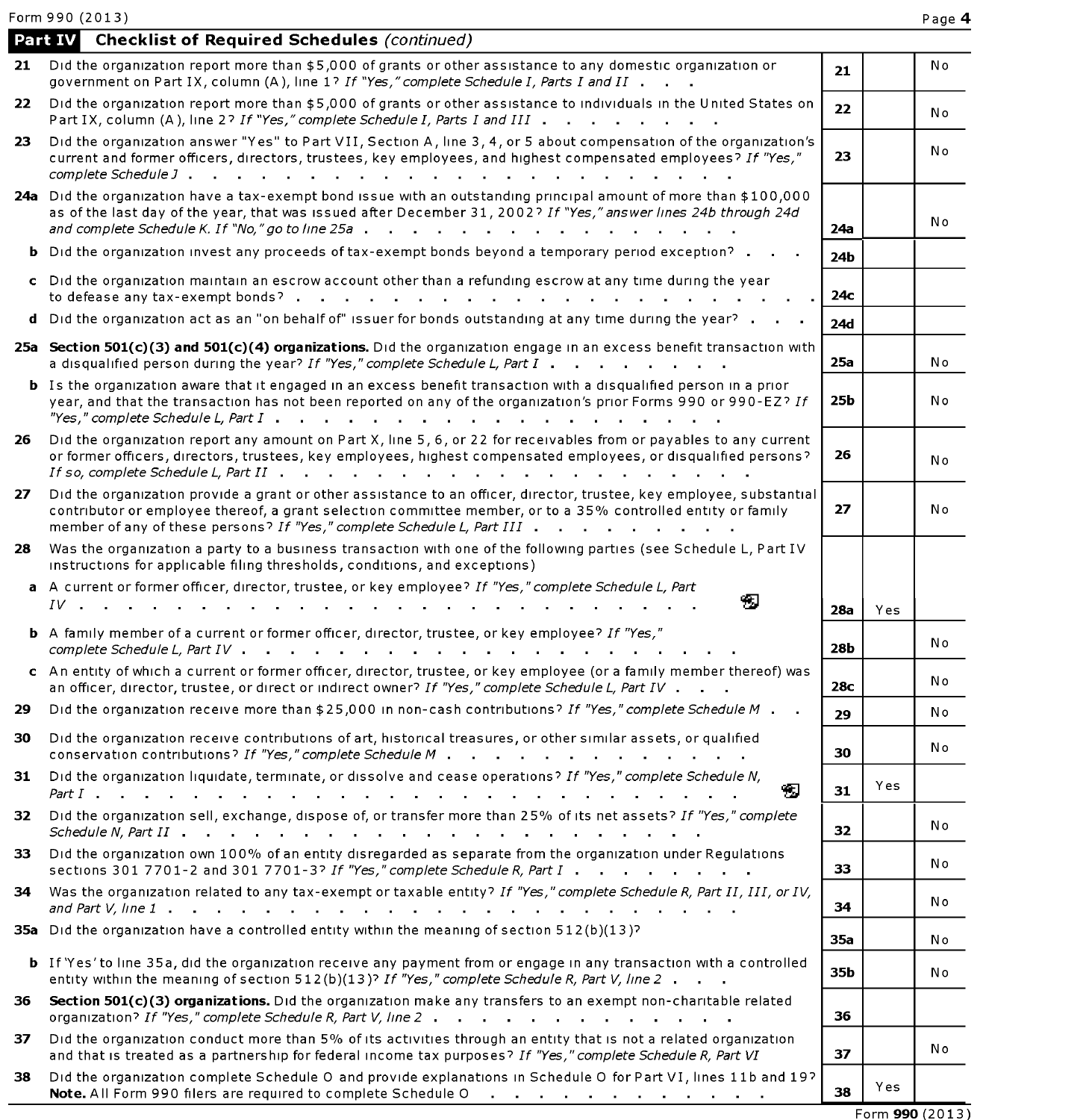|     | Form 990 (2013)                                                                                                                                                                                                                                                                     |     |     | Page 5    |
|-----|-------------------------------------------------------------------------------------------------------------------------------------------------------------------------------------------------------------------------------------------------------------------------------------|-----|-----|-----------|
|     | Part V<br><b>Statements Regarding Other IRS Filings and Tax Compliance</b>                                                                                                                                                                                                          |     |     |           |
|     | Check if Schedule O contains a response or note to any line in this Part V                                                                                                                                                                                                          |     |     |           |
|     |                                                                                                                                                                                                                                                                                     |     | Yes | <b>No</b> |
|     | 1a Enter the number reported in Box 3 of Form 1096 Enter -0- if not applicable .<br>1a<br>24                                                                                                                                                                                        |     |     |           |
|     | <b>b</b> Enter the number of Forms W-2G included in line 1a Enter -0- if not applicable<br>1 <sub>b</sub><br>0                                                                                                                                                                      |     |     |           |
|     | c Did the organization comply with backup withholding rules for reportable payments to vendors and reportable<br>gaming (gambling) winnings to prize winners? $\cdots$                                                                                                              | 1c  | Yes |           |
|     | 2a Enter the number of employees reported on Form W-3, Transmittal of Wage and<br>Tax Statements, filed for the calendar year ending with or within the year covered<br>0<br>2a                                                                                                     |     |     |           |
|     | <b>b</b> If at least one is reported on line 2a, did the organization file all required federal employment tax returns?                                                                                                                                                             |     |     |           |
|     | Note. If the sum of lines 1a and 2a is greater than 250, you may be required to e-file (see instructions)                                                                                                                                                                           | 2b  |     |           |
|     | 3a Did the organization have unrelated business gross income of \$1,000 or more during the year?                                                                                                                                                                                    | За  |     | No.       |
|     | <b>b</b> If "Yes," has it filed a Form 990-T for this year? If "No" to line 3b, provide an explanation in Schedule O                                                                                                                                                                | Зb  |     |           |
|     | 4a At any time during the calendar year, did the organization have an interest in, or a signature or other authority                                                                                                                                                                |     |     |           |
|     | over, a financial account in a foreign country (such as a bank account, securities account, or other financial<br>$\mathbf{r} = \mathbf{r}$ , $\mathbf{r} = \mathbf{r}$                                                                                                             | 4a  |     | No.       |
| b   | If "Yes," enter the name of the foreign country<br>See instructions for filing requirements for Form TD F 90-22 1, Report of Foreign Bank and Financial Accounts                                                                                                                    |     |     |           |
|     | 5a Was the organization a party to a prohibited tax shelter transaction at any time during the tax year?                                                                                                                                                                            | 5а  |     | N٥        |
|     | <b>b</b> Did any taxable party notify the organization that it was or is a party to a prohibited tax shelter transaction?                                                                                                                                                           | 5b  |     | Νo        |
|     | c If "Yes," to line 5a or 5b, did the organization file Form 8886-T?                                                                                                                                                                                                                |     |     |           |
|     |                                                                                                                                                                                                                                                                                     | 5с  |     |           |
|     | 6a Does the organization have annual gross receipts that are normally greater than \$100,000, and did the<br>organization solicit any contributions that were not tax deductible as charitable contributions?                                                                       | 6a  | Yes |           |
|     | <b>b</b> If "Yes," did the organization include with every solicitation an express statement that such contributions or gifts<br>were not tax deductible?                                                                                                                           | 6b  | Yes |           |
| 7.  | Organizations that may receive deductible contributions under section $170(c)$ .                                                                                                                                                                                                    |     |     |           |
|     | a Did the organization receive a payment in excess of \$75 made partly as a contribution and partly for goods and<br>services provided to the payor?                                                                                                                                | 7a  |     |           |
|     | <b>b</b> If "Yes," did the organization notify the donor of the value of the goods or services provided?                                                                                                                                                                            | 7b  |     |           |
|     | c Did the organization sell, exchange, or otherwise dispose of tangible personal property for which it was required to<br>file Form 8282?                                                                                                                                           | 7с  |     |           |
|     | d If "Yes," indicate the number of Forms 8282 filed during the year<br>7d                                                                                                                                                                                                           |     |     |           |
|     | e Did the organization receive any funds, directly or indirectly, to pay premiums on a personal benefit                                                                                                                                                                             | 7е  |     |           |
|     | f Did the organization, during the year, pay premiums, directly or indirectly, on a personal benefit contract?                                                                                                                                                                      | 7f  |     |           |
|     | g If the organization received a contribution of qualified intellectual property, did the organization file Form 8899 as                                                                                                                                                            | 7g  |     |           |
|     | h If the organization received a contribution of cars, boats, airplanes, or other vehicles, did the organization file a                                                                                                                                                             | 7h  |     |           |
| 8.  | Sponsoring organizations maintaining donor advised funds and section 509(a)(3) supporting organizations. Did<br>the supporting organization, or a donor advised fund maintained by a sponsoring organization, have excess<br>business holdings at any time during the year? $\cdot$ | 8   |     |           |
| 9   | Sponsoring organizations maintaining donor advised funds.                                                                                                                                                                                                                           |     |     |           |
| a   | Did the organization make any taxable distributions under section 4966?                                                                                                                                                                                                             | 9а  |     |           |
| b   | Did the organization make a distribution to a donor, donor advisor, or related person?                                                                                                                                                                                              | 9b  |     |           |
| 10  | Section 501(c)(7) organizations. Enter                                                                                                                                                                                                                                              |     |     |           |
| a   | Initiation fees and capital contributions included on Part VIII, line 12<br>10a                                                                                                                                                                                                     |     |     |           |
|     | <b>b</b> Gross receipts, included on Form 990, Part VIII, line 12, for public use of club<br>10b<br>facilities                                                                                                                                                                      |     |     |           |
| 11  | Section 501(c)(12) organizations. Enter                                                                                                                                                                                                                                             |     |     |           |
|     | a Gross income from members or shareholders<br>11a                                                                                                                                                                                                                                  |     |     |           |
|     | <b>b</b> Gross income from other sources (Do not net amounts due or paid to other sources<br>11b<br>against amounts due or received from them $\}$                                                                                                                                  |     |     |           |
|     | 12a Section 4947(a)(1) non-exempt charitable trusts. Is the organization filing Form 990 in lieu of Form 1041?                                                                                                                                                                      | 12a |     |           |
|     | <b>b</b> If "Yes," enter the amount of tax-exempt interest received or accrued during the<br>12 <sub>b</sub><br>year research and the series of the series of the series of the series of the series of the series of the series                                                    |     |     |           |
| 13. | Section 501(c)(29) qualified nonprofit health insurance issuers.                                                                                                                                                                                                                    |     |     |           |
|     | a Is the organization licensed to issue qualified health plans in more than one state?<br>Note. See the instructions for additional information the organization must report on Schedule O                                                                                          | 13a |     |           |
|     | <b>b</b> Enter the amount of reserves the organization is required to maintain by the states<br>13b<br>in which the organization is licensed to issue qualified health plans                                                                                                        |     |     |           |
|     | <b>c</b> Enter the amount of reserves on hand.<br>13с                                                                                                                                                                                                                               |     |     |           |
|     | 14a Did the organization receive any payments for indoor tanning services during the tax year?                                                                                                                                                                                      | 14a |     | N٥        |
|     | b If "Yes," has it filed a Form 720 to report these payments? If "No," provide an explanation in Schedule O.                                                                                                                                                                        | 14b |     |           |
|     |                                                                                                                                                                                                                                                                                     |     |     |           |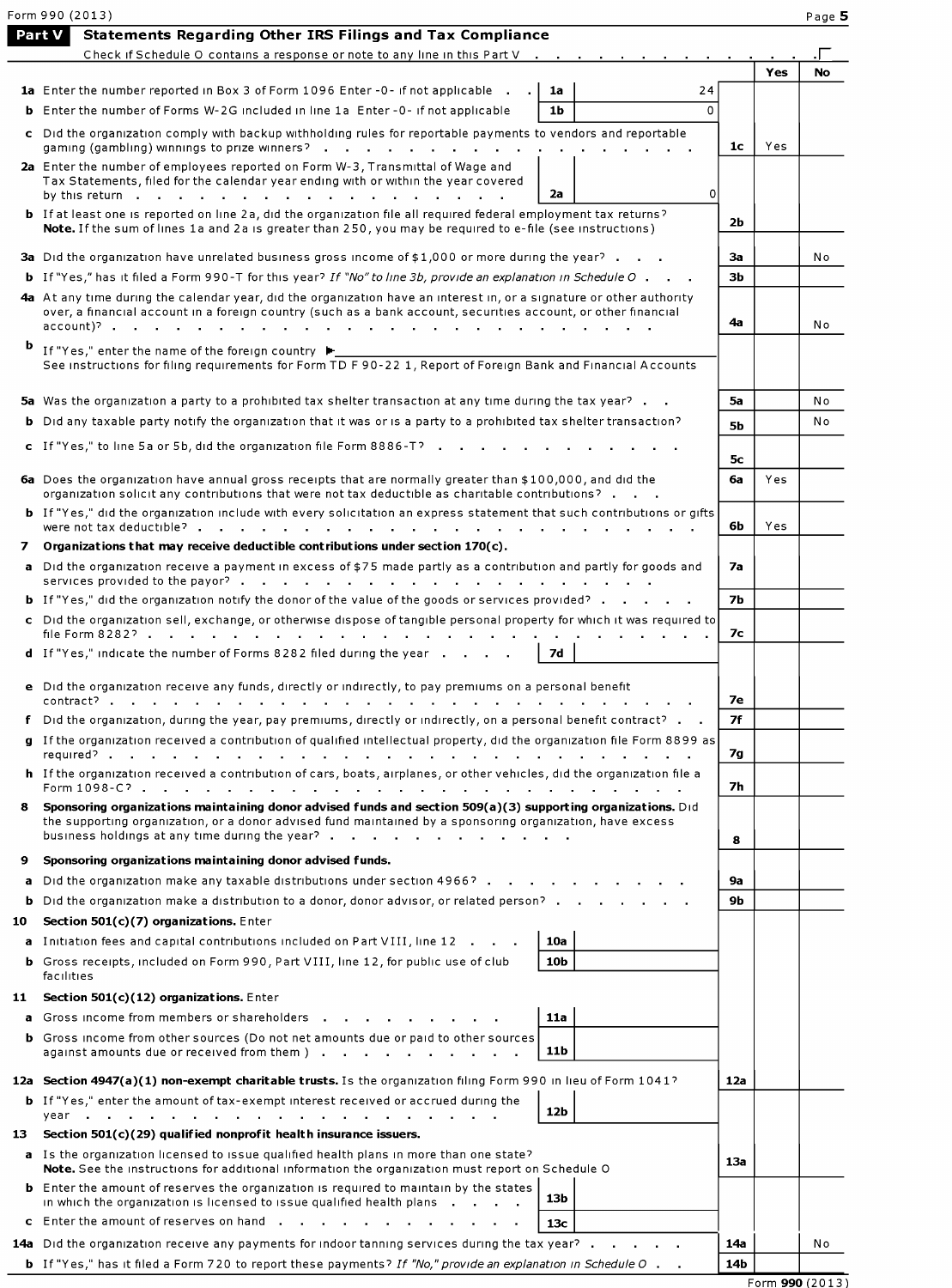|              | Form 990 (2013)                                                                                                                                                                                                                                                                                                                       |              |            | Page 6 |
|--------------|---------------------------------------------------------------------------------------------------------------------------------------------------------------------------------------------------------------------------------------------------------------------------------------------------------------------------------------|--------------|------------|--------|
|              | Governance, Management, and Disclosure For each "Yes" response to lines 2 through 7b below, and for a<br>Part VI<br>"No" response to lines 8a, 8b, or 10b below, describe the circumstances, processes, or changes in Schedule O.<br>See instructions.<br>Check if Schedule O contains a response or note to any line in this Part VI |              |            | .⊽     |
|              | <b>Section A. Governing Body and Management</b>                                                                                                                                                                                                                                                                                       |              |            |        |
|              |                                                                                                                                                                                                                                                                                                                                       |              | Yes        | No     |
|              | 1a Enter the number of voting members of the governing body at the end of the tax<br>1a<br>3<br>vear                                                                                                                                                                                                                                  |              |            |        |
|              | If there are material differences in voting rights among members of the governing<br>body, or if the governing body delegated broad authority to an executive committee<br>or similar committee, explain in Schedule O                                                                                                                |              |            |        |
|              | <b>b</b> Enter the number of voting members included in line 1a, above, who are<br>1b<br>independent                                                                                                                                                                                                                                  |              |            |        |
| $\mathbf{2}$ | Did any officer, director, trustee, or key employee have a family relationship or a business relationship with any<br>other officer, director, trustee, or key employee?.<br>the contract of the contract of the contract of the contract of the contract of the contract of the contract of                                          | $\mathbf{2}$ |            | No     |
| з.           | Did the organization delegate control over management duties customarily performed by or under the direct<br>supervision of officers, directors or trustees, or key employees to a management company or other person? .                                                                                                              | 3            |            | No     |
| 4            | Did the organization make any significant changes to its governing documents since the prior Form 990 was<br>filed? .                                                                                                                                                                                                                 | 4            |            | N o    |
| 5            | Did the organization become aware during the year of a significant diversion of the organization's assets? .                                                                                                                                                                                                                          | 5            |            | No     |
| 6            | Did the organization have members or stockholders?                                                                                                                                                                                                                                                                                    | 6            |            | No     |
|              | 7a Did the organization have members, stockholders, or other persons who had the power to elect or appoint one or<br>more members of the governing body?                                                                                                                                                                              | 7а           |            | No     |
|              | <b>b</b> Are any governance decisions of the organization reserved to (or subject to approval by) members, stockholders,<br>or persons other than the governing body? $\cdot \cdot \cdot \cdot \cdot \cdot \cdot \cdot \cdot \cdot \cdot \cdot \cdot \cdot \cdot \cdot$                                                               | <b>7b</b>    |            | No     |
| 8            | Did the organization contemporaneously document the meetings held or written actions undertaken during the<br>year by the following                                                                                                                                                                                                   |              |            |        |
|              | a The governing body?                                                                                                                                                                                                                                                                                                                 | 8a           | Yes        |        |
|              | <b>b</b> Each committee with authority to act on behalf of the governing body?                                                                                                                                                                                                                                                        | 8b           | Yes        |        |
| 9.           | Is there any officer, director, trustee, or key employee listed in Part VII, Section A, who cannot be reached at the                                                                                                                                                                                                                  |              |            |        |
|              | organization's mailing address? If "Yes," provide the names and addresses in Schedule O                                                                                                                                                                                                                                               | 9            |            | No     |
|              | Section B. Policies (This Section B requests information about policies not required by the Internal Revenue Code.)                                                                                                                                                                                                                   |              | Yes        | No     |
|              | 10a Did the organization have local chapters, branches, or affiliates?                                                                                                                                                                                                                                                                | 10a          | Yes        |        |
|              |                                                                                                                                                                                                                                                                                                                                       |              |            |        |
|              | <b>b</b> If "Yes," did the organization have written policies and procedures governing the activities of such chapters,<br>affiliates, and branches to ensure their operations are consistent with the organization's exempt purposes?                                                                                                | 10b          | Y es       |        |
|              | 11a Has the organization provided a complete copy of this Form 990 to all members of its governing body before filing<br>the form?.                                                                                                                                                                                                   | 11a          | Yes        |        |
|              | <b>b</b> Describe in Schedule O the process, if any, used by the organization to review this Form 990                                                                                                                                                                                                                                 |              |            |        |
|              | 12a Did the organization have a written conflict of interest policy? If "No," go to line 13<br><b>b</b> Were officers, directors, or trustees, and key employees required to disclose annually interests that could give                                                                                                              | 12a          | Yes        |        |
|              |                                                                                                                                                                                                                                                                                                                                       | 12b          | Yes        |        |
|              | c Did the organization regularly and consistently monitor and enforce compliance with the policy? If "Yes," describe                                                                                                                                                                                                                  | 12c          | Yes        |        |
| 13.          | Did the organization have a written whistleblower policy? $\cdot \cdot \cdot \cdot \cdot$                                                                                                                                                                                                                                             | 13           | Yes        |        |
| 14           | Did the organization have a written document retention and destruction policy?                                                                                                                                                                                                                                                        | 14           | <b>Yes</b> |        |
| 15           | Did the process for determining compensation of the following persons include a review and approval by<br>independent persons, comparability data, and contemporaneous substantiation of the deliberation and decision?                                                                                                               |              |            |        |
|              | a The organization's CEO, Executive Director, or top management official                                                                                                                                                                                                                                                              | 15a          |            | Νo     |
|              |                                                                                                                                                                                                                                                                                                                                       | 15b          |            | Νo     |
|              | If "Yes" to line 15a or 15b, describe the process in Schedule O (see instructions)                                                                                                                                                                                                                                                    |              |            |        |
|              | 16a Did the organization invest in, contribute assets to, or participate in a joint venture or similar arrangement with a<br>taxable entity during the year?<br>the contract of the contract of the                                                                                                                                   | 16a          |            | No     |
|              | <b>b</b> If "Yes," did the organization follow a written policy or procedure requiring the organization to evaluate its<br>participation in joint venture arrangements under applicable federal tax law, and take steps to safeguard the                                                                                              |              |            |        |
|              | organization's exempt status with respect to such arrangements?                                                                                                                                                                                                                                                                       | 16 <b>b</b>  |            |        |
|              | <b>Section C. Disclosure</b>                                                                                                                                                                                                                                                                                                          |              |            |        |
| 17           | List the States with which a copy of this Form 990 is required to be filed <sup>1</sup> IN                                                                                                                                                                                                                                            |              |            |        |
| 18           | Section 6104 requires an organization to make its Form 1023 (or 1024 if applicable), 990, and 990-T (501(c)<br>(3) s only) available for public inspection. Indicate how you made these available. Check all that apply                                                                                                               |              |            |        |

(3)s only) available for public inspection Indicate how you made these available Check all that apply<br> $\Box$  O wn website  $\Box$  Another's website  $\Box$  Upon request  $\Box$  Other (explain in Schedule O )

19 Describe in Schedule O whether (and if so, how) the organization made its governing documents, conflict of interest policy, and financial statements available to the public during the tax year

 ${\bf 20}$   $\,$  State the name, physical address, and telephone number of the person who possesses the books and records of the organization -TARA PAONE GELLER CO 909 3RD AVE NEWYORK,NY 10022 (212)583-6000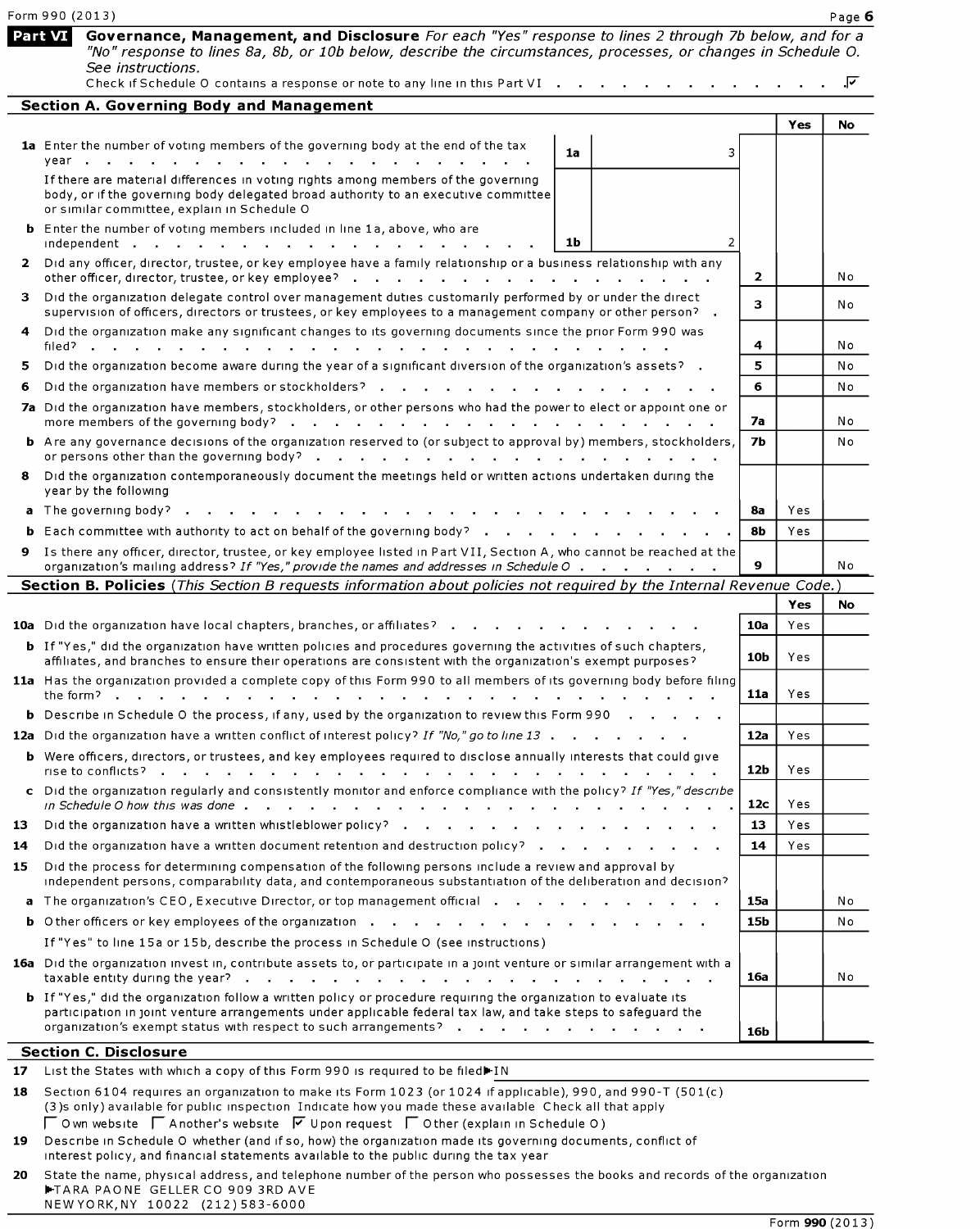### Part VII Compensation of Officers, Directors, Trustees, Key Employees, Highest Compensated Employees, and Independent Contractors

Check if Schedule O contains a response or note to any line in this Part VII . . . . . . . . . . . . . .  $\Box$ 

#### Section A. Officers, Directors, Trustees, Kev Employees, and Highest Compensated Employees

1a Complete this table for all persons required to be listed Report compensation for the calendar year ending with or within the organization's tax year

 $\bullet$  List all of the organization's current officers, directors, trustees (whether individuals or organizations), regardless of amount of compensation Enter-0- in columns (D), (E), and (F) if no compensation was paid

\* List all of the organization 's current key employees, if any See instructions for definition of "key employee "

\* List the organization's five current highest compensated employees (other than an officer, director, trustee or key employee) who received reportable compensation (Box <sup>5</sup> of Form W-2 and/or Box <sup>7</sup> of Form 1099-MISC) of more than \$100,000 from the organization and any related organizations

 $\bullet$  List all of the organization's former officers, key employees, or highest compensated employees who received more than \$100,000 of reportable compensation from the organization and any related organizations

Itst all of the organization's former directors or trustees that received, in the capacity as a former director or trustee of the organization, more than \$10,000 of reportable compensation from the organization and any related organizations

List persons in the following order individual trustees or directors, institutional trustees, officers, key employees, highest compensated employees, and former such persons

 $\Gamma$  Check this box if neither the organization nor any related organization compensated any current officer, director, or trustee

| (A)<br>Name and Title              | (B)<br>Average<br>hours per<br>week (list<br>any hours<br>for related<br>organizations<br>below<br>dotted line) | more than one box, unless<br>Individual trustee<br>or diisctor | Institutional Trustee | (C)<br><b>Officer</b> | Key employee | Position (do not check<br>person is both an officer<br>and a director/trustee)<br>Highest compensated<br><u>employee</u> | Former | (D)<br>Reportable<br>compensation<br>from the<br>organization<br>(W-2/1099-<br>MISC) | (E)<br>Reportable<br>compensation<br>from related<br>organizations<br>(W-2/1099-<br>MISC) | (F)<br>Estimated<br>amount of<br>other<br>compensation<br>from the<br>organization<br>and related<br>organizations |
|------------------------------------|-----------------------------------------------------------------------------------------------------------------|----------------------------------------------------------------|-----------------------|-----------------------|--------------|--------------------------------------------------------------------------------------------------------------------------|--------|--------------------------------------------------------------------------------------|-------------------------------------------------------------------------------------------|--------------------------------------------------------------------------------------------------------------------|
| (1) SHANNON WATTS                  | 40 00                                                                                                           | x                                                              |                       | X                     |              |                                                                                                                          |        | 0                                                                                    | $\overline{0}$                                                                            | $\boldsymbol{0}$                                                                                                   |
| PRESIDENT<br>(2) KIMBERLY SAMEK    | 40 00                                                                                                           |                                                                |                       |                       |              |                                                                                                                          |        |                                                                                      |                                                                                           |                                                                                                                    |
| SECRETARY-TREASURER                |                                                                                                                 | X                                                              |                       | X                     |              |                                                                                                                          |        | 25,000                                                                               | $\overline{0}$                                                                            | $\boldsymbol{0}$                                                                                                   |
| (3) SARA SMIRIN<br><b>DIRECTOR</b> | 40 00                                                                                                           | X                                                              |                       |                       |              |                                                                                                                          |        | $\mathbf 0$                                                                          | $\overline{0}$                                                                            | $\mathbf 0$                                                                                                        |
|                                    |                                                                                                                 |                                                                |                       |                       |              |                                                                                                                          |        |                                                                                      |                                                                                           |                                                                                                                    |
|                                    |                                                                                                                 |                                                                |                       |                       |              |                                                                                                                          |        |                                                                                      |                                                                                           |                                                                                                                    |
|                                    |                                                                                                                 |                                                                |                       |                       |              |                                                                                                                          |        |                                                                                      |                                                                                           |                                                                                                                    |
|                                    |                                                                                                                 |                                                                |                       |                       |              |                                                                                                                          |        |                                                                                      |                                                                                           |                                                                                                                    |
|                                    |                                                                                                                 |                                                                |                       |                       |              |                                                                                                                          |        |                                                                                      |                                                                                           |                                                                                                                    |
|                                    |                                                                                                                 |                                                                |                       |                       |              |                                                                                                                          |        |                                                                                      |                                                                                           |                                                                                                                    |
|                                    |                                                                                                                 |                                                                |                       |                       |              |                                                                                                                          |        |                                                                                      |                                                                                           |                                                                                                                    |
|                                    |                                                                                                                 |                                                                |                       |                       |              |                                                                                                                          |        |                                                                                      |                                                                                           |                                                                                                                    |
|                                    |                                                                                                                 |                                                                |                       |                       |              |                                                                                                                          |        |                                                                                      |                                                                                           |                                                                                                                    |
|                                    |                                                                                                                 |                                                                |                       |                       |              |                                                                                                                          |        |                                                                                      |                                                                                           |                                                                                                                    |
|                                    |                                                                                                                 |                                                                |                       |                       |              |                                                                                                                          |        |                                                                                      |                                                                                           |                                                                                                                    |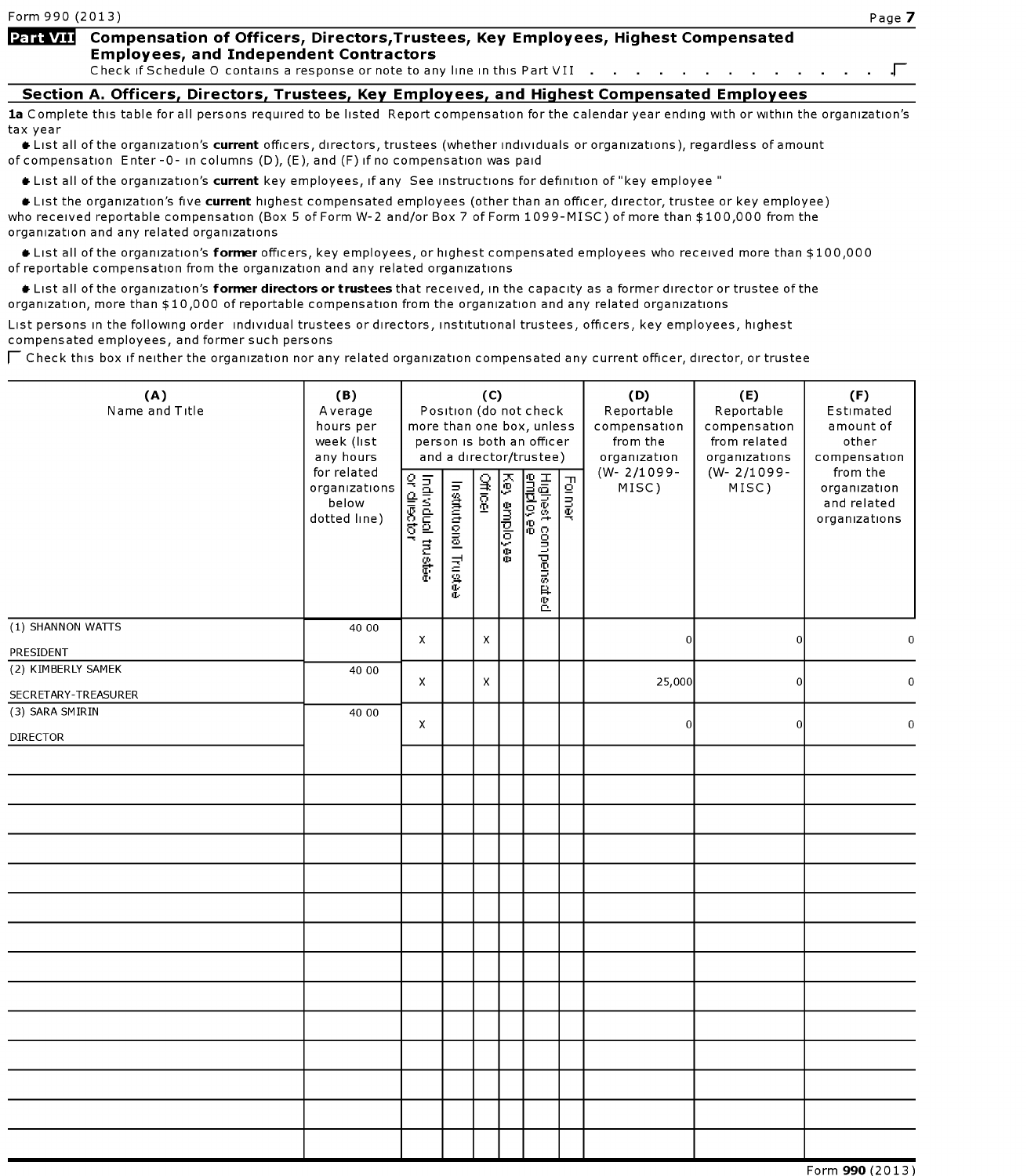#### Section A. Officers, Directors, Trustees, Key Employees, and Highest Compensated Employees (continued) Part VII

|                | (A)<br>Name and Title                                                                                                                                                                                                | (B)<br>Average<br>hours per<br>week (list<br>any hours |                                                                                |  | (C)           |                                                       | Position (do not check<br>more than one box, unless<br>person is both an officer<br>and a director/trustee) |              | (D)<br>Reportable<br>compensation<br>from the<br>organization (W- | (E)<br>Reportable<br>compensation<br>from related<br>organizations (W- |                                              | (F)<br>Estimated<br>amount of other<br>compensation<br>from the |    |
|----------------|----------------------------------------------------------------------------------------------------------------------------------------------------------------------------------------------------------------------|--------------------------------------------------------|--------------------------------------------------------------------------------|--|---------------|-------------------------------------------------------|-------------------------------------------------------------------------------------------------------------|--------------|-------------------------------------------------------------------|------------------------------------------------------------------------|----------------------------------------------|-----------------------------------------------------------------|----|
|                |                                                                                                                                                                                                                      | for related<br>organizations<br>below<br>dotted line)  | Individual trustee<br>or diiector<br><b>Officer</b><br>Institutional<br>Fustee |  | š<br>enployee | Highest compens <i>a</i> t<br>employee<br>$\mathbb E$ | Former                                                                                                      | 2/1099-MISC) | 2/1099-MISC)                                                      |                                                                        | organization and<br>related<br>organizations |                                                                 |    |
|                |                                                                                                                                                                                                                      |                                                        |                                                                                |  |               |                                                       |                                                                                                             |              |                                                                   |                                                                        |                                              |                                                                 |    |
|                |                                                                                                                                                                                                                      |                                                        |                                                                                |  |               |                                                       |                                                                                                             |              |                                                                   |                                                                        |                                              |                                                                 |    |
|                |                                                                                                                                                                                                                      |                                                        |                                                                                |  |               |                                                       |                                                                                                             |              |                                                                   |                                                                        |                                              |                                                                 |    |
|                |                                                                                                                                                                                                                      |                                                        |                                                                                |  |               |                                                       |                                                                                                             |              |                                                                   |                                                                        |                                              |                                                                 |    |
|                |                                                                                                                                                                                                                      |                                                        |                                                                                |  |               |                                                       |                                                                                                             |              |                                                                   |                                                                        |                                              |                                                                 |    |
|                |                                                                                                                                                                                                                      |                                                        |                                                                                |  |               |                                                       |                                                                                                             |              |                                                                   |                                                                        |                                              |                                                                 |    |
|                |                                                                                                                                                                                                                      |                                                        |                                                                                |  |               |                                                       |                                                                                                             |              |                                                                   |                                                                        |                                              |                                                                 |    |
|                |                                                                                                                                                                                                                      |                                                        |                                                                                |  |               |                                                       |                                                                                                             |              |                                                                   |                                                                        |                                              |                                                                 |    |
|                |                                                                                                                                                                                                                      |                                                        |                                                                                |  |               |                                                       |                                                                                                             |              |                                                                   |                                                                        |                                              |                                                                 |    |
|                |                                                                                                                                                                                                                      |                                                        |                                                                                |  |               |                                                       |                                                                                                             |              |                                                                   |                                                                        |                                              |                                                                 |    |
|                |                                                                                                                                                                                                                      |                                                        |                                                                                |  |               |                                                       |                                                                                                             |              |                                                                   |                                                                        |                                              |                                                                 |    |
|                |                                                                                                                                                                                                                      |                                                        |                                                                                |  |               |                                                       |                                                                                                             |              |                                                                   |                                                                        |                                              |                                                                 |    |
|                |                                                                                                                                                                                                                      |                                                        |                                                                                |  |               |                                                       |                                                                                                             |              |                                                                   |                                                                        |                                              |                                                                 |    |
|                |                                                                                                                                                                                                                      |                                                        |                                                                                |  |               |                                                       |                                                                                                             |              |                                                                   |                                                                        |                                              |                                                                 |    |
| 1b             | Sub-Total.                                                                                                                                                                                                           |                                                        |                                                                                |  |               |                                                       |                                                                                                             | ►            |                                                                   |                                                                        |                                              |                                                                 |    |
| C              | Total from continuation sheets to Part VII, Section A .                                                                                                                                                              |                                                        |                                                                                |  |               |                                                       |                                                                                                             |              |                                                                   |                                                                        |                                              |                                                                 |    |
|                | Total (add lines 1b and 1c) $\cdots$ $\cdots$ $\cdots$ $\cdots$ $\cdots$ $\cdots$                                                                                                                                    |                                                        |                                                                                |  |               |                                                       |                                                                                                             |              | 25,000                                                            |                                                                        |                                              |                                                                 |    |
| $\overline{2}$ | Total number of individuals (including but not limited to those listed above) who received more than<br>\$100,000 of reportable compensation from the organization                                                   |                                                        |                                                                                |  |               |                                                       |                                                                                                             |              |                                                                   |                                                                        |                                              |                                                                 |    |
|                |                                                                                                                                                                                                                      |                                                        |                                                                                |  |               |                                                       |                                                                                                             |              |                                                                   |                                                                        |                                              | <b>Yes</b>                                                      | No |
| з              | Did the organization list any former officer, director or trustee, key employee, or highest compensated employee<br>on line 1a? If "Yes," complete Schedule J for such individual                                    |                                                        |                                                                                |  |               |                                                       |                                                                                                             |              |                                                                   |                                                                        | $\overline{\mathbf{3}}$                      |                                                                 | No |
| 4              | For any individual listed on line 1a, is the sum of reportable compensation and other compensation from the<br>organization and related organizations greater than \$150,000? If "Yes," complete Schedule J for such |                                                        |                                                                                |  |               |                                                       |                                                                                                             |              |                                                                   |                                                                        |                                              |                                                                 |    |

 $\overline{\mathbf{5}}$ Did any person listed on line la receive or accrue compensation from any unrelated organization or individual for services rendered to the organization? If "Yes," complete Schedule J for such person . . . . . . . .  $\vert$  5  $\vert$  =  $\vert$  No

individual . . . . . . . . . . . . . . . . . . . . . . . . . . 4 N <sup>o</sup>

### Section B. Independent Contractors

1 Complete this table for your five highest compensated independent contractors that received more than \$100,000 of compensation from the organization Report compensation for the calendar year ending with or within the organization's tax year

| (A)<br>Name and business address                                                                                                                                        | (B)<br>Description of services | (C)<br>Compensation |
|-------------------------------------------------------------------------------------------------------------------------------------------------------------------------|--------------------------------|---------------------|
|                                                                                                                                                                         |                                |                     |
|                                                                                                                                                                         |                                |                     |
|                                                                                                                                                                         |                                |                     |
|                                                                                                                                                                         |                                |                     |
|                                                                                                                                                                         |                                |                     |
| 2 Total number of independent contractors (including but not limited to those listed above) who received more than<br>\$100,000 of compensation from the organization ▶ |                                |                     |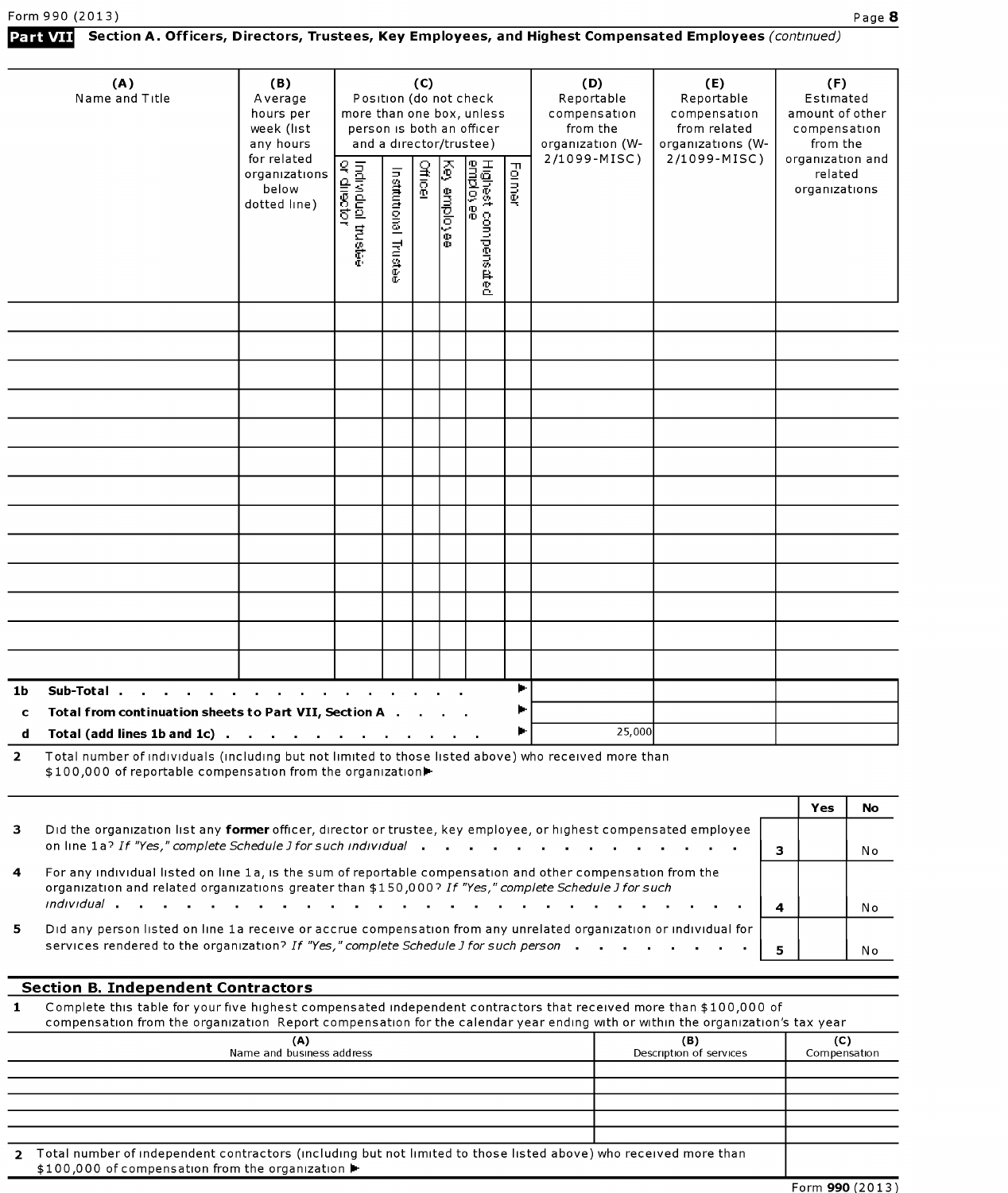| Form 990 (2013)              |                   | Part VIII Statement of Revenue                                                |                                                                                             |                      |               |                                             |                                  | Page 9                                                       |
|------------------------------|-------------------|-------------------------------------------------------------------------------|---------------------------------------------------------------------------------------------|----------------------|---------------|---------------------------------------------|----------------------------------|--------------------------------------------------------------|
|                              |                   |                                                                               | Check if Schedule O contains a response or note to any line in this Part VIII               |                      | (A)           | the company of the company<br>(B)           | (C)                              | . $\overline{\triangledown}$<br>(D)                          |
|                              |                   |                                                                               |                                                                                             |                      | Total revenue | Related or<br>exempt<br>function<br>revenue | Unrelated<br>business<br>revenue | Revenue<br>excluded from<br>tax under<br>sections<br>512-514 |
|                              | 1a                | Federated campaigns                                                           | 1a                                                                                          |                      |               |                                             |                                  |                                                              |
| Other Similar Amounts        | b                 | Membership dues                                                               | 1b                                                                                          |                      |               |                                             |                                  |                                                              |
|                              | c                 |                                                                               | Fundraising events<br>1c                                                                    | 351,353              |               |                                             |                                  |                                                              |
|                              | d                 | Related organizations                                                         | 1 <sub>d</sub>                                                                              |                      |               |                                             |                                  |                                                              |
|                              | е                 | Government grants (contributions)                                             | 1e                                                                                          |                      |               |                                             |                                  |                                                              |
|                              | f                 |                                                                               | All other contributions, gifts, grants, and<br>1 <sub>f</sub>                               | 539,134              |               |                                             |                                  |                                                              |
|                              |                   | similar amounts not included above<br>Noncash contributions included in lines |                                                                                             |                      |               |                                             |                                  |                                                              |
| Contributions, Gifts, Grants | g                 | $1a-1f$ \$                                                                    |                                                                                             |                      |               |                                             |                                  |                                                              |
| Tang                         | h                 | Total. Add lines 1a-1f.                                                       |                                                                                             |                      | 890,487       |                                             |                                  |                                                              |
|                              |                   |                                                                               |                                                                                             | <b>Business Code</b> |               |                                             |                                  |                                                              |
|                              | 2a                |                                                                               |                                                                                             |                      |               |                                             |                                  |                                                              |
|                              | ь                 |                                                                               |                                                                                             |                      |               |                                             |                                  |                                                              |
|                              | c                 |                                                                               |                                                                                             |                      |               |                                             |                                  |                                                              |
|                              | d<br>e            |                                                                               |                                                                                             |                      |               |                                             |                                  |                                                              |
| Program Service Revenue      | f                 |                                                                               | All other program service revenue                                                           |                      |               |                                             |                                  |                                                              |
|                              |                   |                                                                               |                                                                                             |                      |               |                                             |                                  |                                                              |
|                              | g<br>з            | Total. Add lines 2a-2f.                                                       | the control of the control of the con-<br>Investment income (including dividends, interest, | ►                    |               |                                             |                                  |                                                              |
|                              |                   |                                                                               | and other similar amounts)                                                                  |                      |               |                                             |                                  |                                                              |
|                              | 4                 |                                                                               | Income from investment of tax-exempt bond proceeds.                                         |                      |               |                                             |                                  |                                                              |
|                              | 5                 | <b>Royalties</b>                                                              | the company of the company<br>$(I)$ Real                                                    | (ii) Personal        |               |                                             |                                  |                                                              |
|                              | 6a                | Gross rents                                                                   |                                                                                             |                      |               |                                             |                                  |                                                              |
|                              | b                 | Less rental<br>expenses                                                       |                                                                                             |                      |               |                                             |                                  |                                                              |
|                              | c                 | Rental income<br>or (loss)                                                    |                                                                                             |                      |               |                                             |                                  |                                                              |
|                              | d                 |                                                                               | Net rental income or (loss) ⊫                                                               |                      |               |                                             |                                  |                                                              |
|                              |                   |                                                                               | (i) Securities                                                                              | (ii) Other           |               |                                             |                                  |                                                              |
|                              | 7a                | Gross amount<br>from sales of<br>assets other<br>than inventory               |                                                                                             |                      |               |                                             |                                  |                                                              |
|                              | ь                 | Less cost or<br>other basis and                                               |                                                                                             |                      |               |                                             |                                  |                                                              |
|                              |                   | sales expenses<br>Gain or (loss)                                              |                                                                                             |                      |               |                                             |                                  |                                                              |
|                              | $\mathbf{C}$<br>d |                                                                               | Net gain or (loss)                                                                          |                      |               |                                             |                                  |                                                              |
|                              | 8a                | Gross income from fundraising                                                 |                                                                                             |                      |               |                                             |                                  |                                                              |
| <b>Other Revenue</b>         |                   | events (not including<br>351,353<br>\$                                        | of contributions reported on line 1c)                                                       |                      |               |                                             |                                  |                                                              |
|                              |                   | See Part IV, line 18                                                          | a                                                                                           |                      |               |                                             |                                  |                                                              |
|                              | b.                |                                                                               | Less direct expenses<br>b                                                                   |                      |               |                                             |                                  |                                                              |
|                              | $\mathbf{C}$      |                                                                               | Net income or (loss) from fundraising events $\cdots$                                       |                      |               |                                             |                                  |                                                              |
|                              |                   | See Part IV, line 19                                                          | 9a Gross income from gaming activities                                                      |                      |               |                                             |                                  |                                                              |
|                              | b                 |                                                                               | a<br>Less direct expenses<br>b                                                              |                      |               |                                             |                                  |                                                              |
|                              |                   |                                                                               | c Net income or (loss) from gaming activities                                               |                      |               |                                             |                                  |                                                              |
|                              | 10a               | Gross sales of inventory, less<br>returns and allowances.                     |                                                                                             |                      |               |                                             |                                  |                                                              |
|                              | b.                | Less cost of goods sold                                                       | a<br>b                                                                                      |                      |               |                                             |                                  |                                                              |
|                              |                   |                                                                               | c Net income or (loss) from sales of inventory ►                                            |                      |               |                                             |                                  |                                                              |
|                              |                   | Miscellaneous Revenue                                                         |                                                                                             | Business Code        |               |                                             |                                  |                                                              |
|                              | 11a               |                                                                               |                                                                                             |                      |               |                                             |                                  |                                                              |
|                              | b                 |                                                                               |                                                                                             |                      |               |                                             |                                  |                                                              |
|                              | c                 |                                                                               |                                                                                             |                      |               |                                             |                                  |                                                              |
|                              | d<br>е            | All other revenue                                                             | Total. Add lines 11a-11d                                                                    | Þ.                   |               |                                             |                                  |                                                              |
|                              |                   |                                                                               |                                                                                             |                      |               |                                             |                                  |                                                              |
| 12                           |                   |                                                                               | Total revenue. See Instructions                                                             | ▶                    | 890,487       |                                             |                                  |                                                              |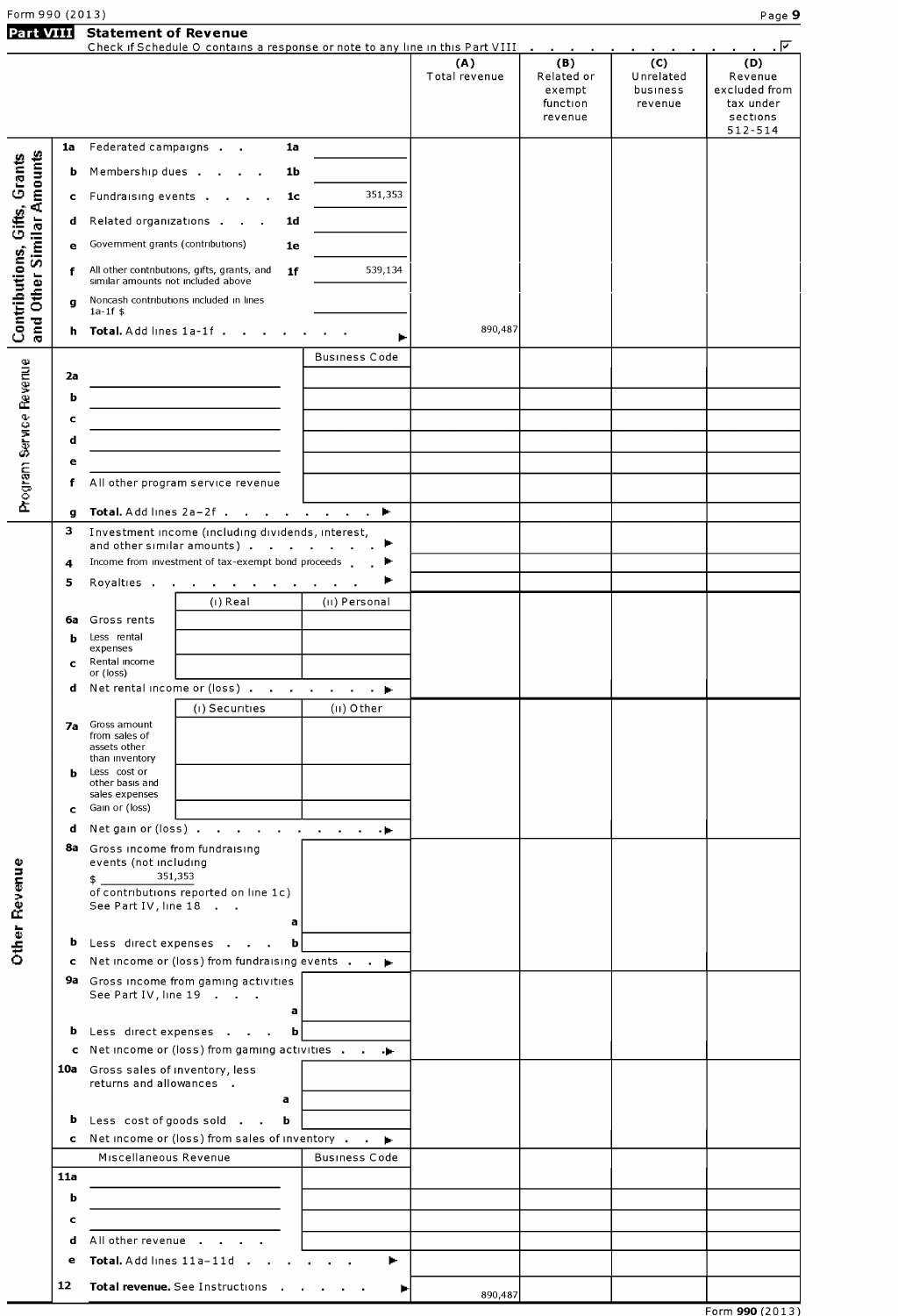# Form 990 (2013) Page 10

Part IX Statement of Functional Expenses

| $\mathbf{1}$ | Check if Schedule O contains a response or note to any line in this Part IX<br>Do not include amounts reported on lines 6b,<br>7b, 8b, 9b, and 10b of Part VIII.                                                          | (A)                   | (B)                         | (C)                                |                         |
|--------------|---------------------------------------------------------------------------------------------------------------------------------------------------------------------------------------------------------------------------|-----------------------|-----------------------------|------------------------------------|-------------------------|
|              |                                                                                                                                                                                                                           |                       |                             |                                    | (D)                     |
|              |                                                                                                                                                                                                                           | <b>Total expenses</b> | Program service<br>expenses | Management and<br>general expenses | Fundraising<br>expenses |
|              | Grants and other assistance to governments and organizations<br>in the United States See Part IV, line 21                                                                                                                 |                       |                             |                                    |                         |
| $\mathbf{2}$ | Grants and other assistance to individuals in the<br>United States See Part IV, line 22                                                                                                                                   |                       |                             |                                    |                         |
| з            | Grants and other assistance to governments,<br>organizations, and individuals outside the United<br>States See Part IV, lines 15 and 16                                                                                   |                       |                             |                                    |                         |
| 4            | Benefits paid to or for members                                                                                                                                                                                           |                       |                             |                                    |                         |
| 5            | Compensation of current officers, directors, trustees, and<br>key employees                                                                                                                                               |                       |                             |                                    |                         |
| 6            | Compensation not included above, to disqualified persons<br>(as defined under section $4958(f)(1)$ ) and persons<br>described in section $4958(c)(3)(B)$                                                                  |                       |                             |                                    |                         |
| 7            | Other salaries and wages                                                                                                                                                                                                  |                       |                             |                                    |                         |
| 8            | Pension plan accruals and contributions (include section 401(k)<br>and 403(b) employer contributions)                                                                                                                     |                       |                             |                                    |                         |
| 9            | Other employee benefits                                                                                                                                                                                                   |                       |                             |                                    |                         |
| 10           | Payroll taxes                                                                                                                                                                                                             |                       |                             |                                    |                         |
| 11           | Fees for services (non-employees)                                                                                                                                                                                         |                       |                             |                                    |                         |
| a            | Management                                                                                                                                                                                                                |                       |                             |                                    |                         |
| b            | Legal                                                                                                                                                                                                                     | 45,884                | $\mathbf 0$                 | 45,884                             | $\mathbf{0}$            |
| c            | Accounting                                                                                                                                                                                                                | 1.940                 | $\mathbf{0}$                | 1,940                              | $\overline{0}$          |
| d            | Lobbying $\cdots$ $\cdots$                                                                                                                                                                                                |                       |                             |                                    |                         |
| е            | Professional fundraising services See Part IV, line 17                                                                                                                                                                    | 24,777                |                             |                                    | 24,777                  |
| f            | Investment management fees                                                                                                                                                                                                |                       |                             |                                    |                         |
| q            | Other (If line 11g amount exceeds 10% of line 25,<br>column (A) amount, list line 11g expenses on<br>Schedule O)                                                                                                          | 201                   | $\mathbf 0$                 | 201                                | 0                       |
| 12           | Advertising and promotion                                                                                                                                                                                                 | 75,022                | 75,022                      | $\mathbf{0}$                       | $\overline{0}$          |
| 13           | Office expenses                                                                                                                                                                                                           | 5.455                 | $\mathbf 0$                 | 5,455                              | $\mathbf 0$             |
| 14           | Information technology .<br>the contract of the contract                                                                                                                                                                  | 12,424                | 103                         | 12,321                             | $\mathbf{0}$            |
| 15           | Royalties                                                                                                                                                                                                                 |                       |                             |                                    |                         |
| 16           | Occupancy                                                                                                                                                                                                                 |                       |                             |                                    |                         |
| 17           | Travel                                                                                                                                                                                                                    | 29,557                | $\overline{0}$              | 29,557                             | $\mathbf{0}$            |
| 18           | Payments of travel or entertainment expenses for any federal,<br>state, or local public officials                                                                                                                         |                       |                             |                                    |                         |
| 19           | Conferences, conventions, and meetings                                                                                                                                                                                    | 25,224                | 25,224                      | $\Omega$                           | $\overline{0}$          |
| 20           | Interest                                                                                                                                                                                                                  |                       |                             |                                    |                         |
| 21           | Payments to affiliates                                                                                                                                                                                                    |                       |                             |                                    |                         |
| 22           | Depreciation, depletion, and amortization                                                                                                                                                                                 |                       |                             |                                    |                         |
| 23           | Insurance                                                                                                                                                                                                                 | 7,376                 | $\Omega$                    | 7,376                              | $\Omega$                |
| 24           | Other expenses Itemize expenses not covered above (List<br>miscellaneous expenses in line 24e If line 24e amount exceeds 10%<br>of line 25, column (A) amount, list line 24e expenses on Schedule O)                      |                       |                             |                                    |                         |
| а            |                                                                                                                                                                                                                           |                       |                             |                                    |                         |
| ь            |                                                                                                                                                                                                                           |                       |                             |                                    |                         |
| c            |                                                                                                                                                                                                                           |                       |                             |                                    |                         |
| d            |                                                                                                                                                                                                                           |                       |                             |                                    |                         |
| e            | All other expenses                                                                                                                                                                                                        | 431,554               | 229,682                     | 201,872                            | $\Omega$                |
| 25           | Total functional expenses. Add lines 1 through 24e                                                                                                                                                                        | 659,414               | 330,031                     | 304,606                            | 24,777                  |
| 26           | Joint costs. Complete this line only if the organization<br>reported in column (B) joint costs from a combined<br>educational campaign and fundraising solicitation Check<br>here ► Γ if following SOP 98-2 (ASC 958-720) |                       |                             |                                    |                         |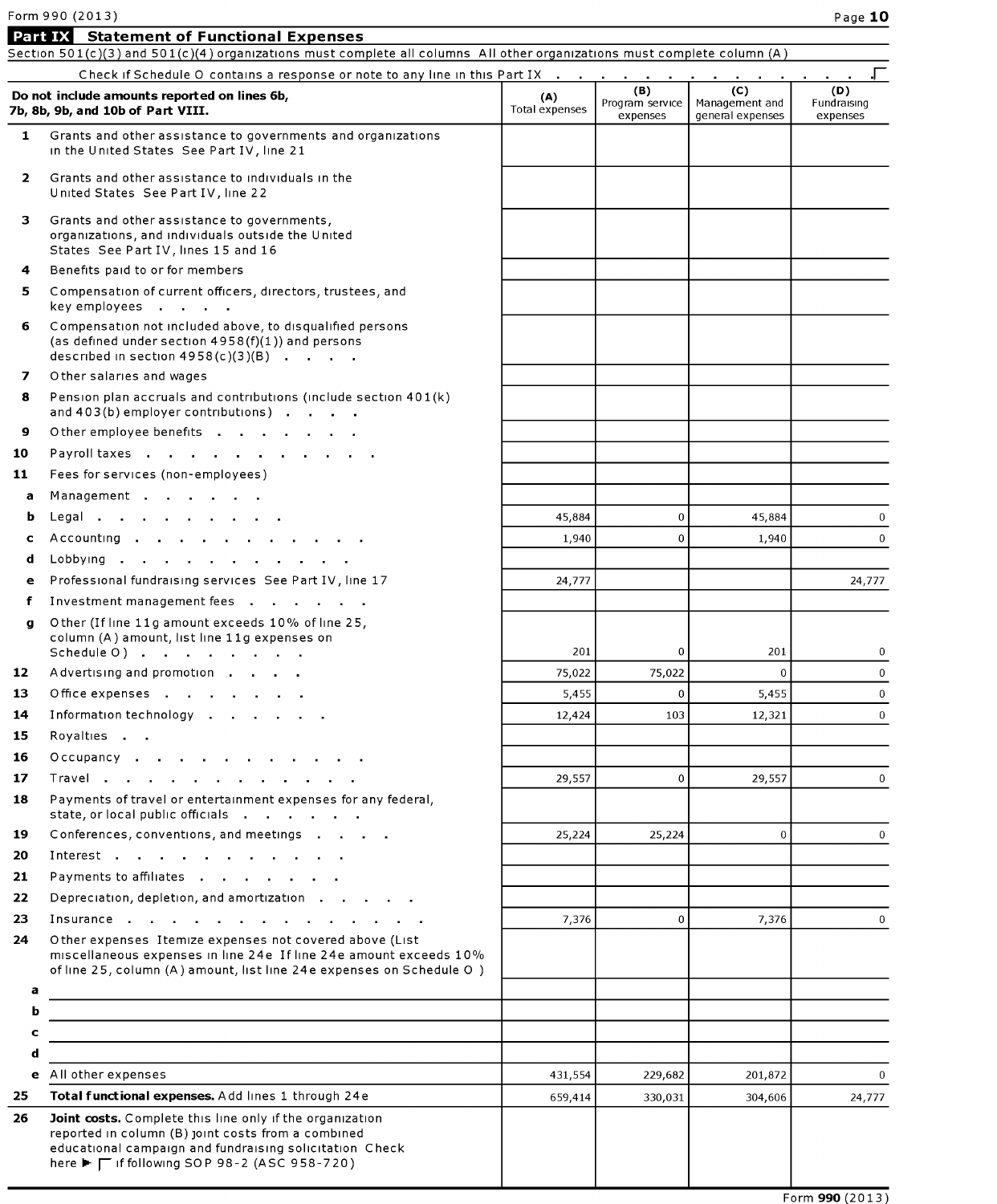#### Form 990 (2013) Page  ${\bf 11}$

|                           |              |                                                                                                                                                                                                                                                                                                                                               | (A)<br>Beginning of year |                         | (B)<br>End of year |
|---------------------------|--------------|-----------------------------------------------------------------------------------------------------------------------------------------------------------------------------------------------------------------------------------------------------------------------------------------------------------------------------------------------|--------------------------|-------------------------|--------------------|
|                           | $\mathbf{1}$ | Cash-non-interest-bearing                                                                                                                                                                                                                                                                                                                     | 10,510                   | $\mathbf{1}$            |                    |
|                           | $\mathbf{2}$ | Savings and temporary cash investments                                                                                                                                                                                                                                                                                                        |                          | $\overline{2}$          |                    |
|                           | 3            | Pledges and grants receivable, net                                                                                                                                                                                                                                                                                                            |                          | 3                       |                    |
|                           | 4            |                                                                                                                                                                                                                                                                                                                                               |                          | $\overline{\mathbf{4}}$ |                    |
|                           | 5            | Loans and other receivables from current and former officers, directors, trustees, key                                                                                                                                                                                                                                                        |                          |                         |                    |
|                           |              | employees, and highest compensated employees Complete Part II of                                                                                                                                                                                                                                                                              |                          | 5                       |                    |
|                           | 6            | Loans and other receivables from other disqualified persons (as defined under section<br>$4958(f)(1)$ ), persons described in section $4958(c)(3)(B)$ , and contributing employers<br>and sponsoring organizations of section $501(c)(9)$ voluntary employees' beneficiary<br>organizations (see instructions) Complete Part II of Schedule L |                          |                         |                    |
| Assets                    |              |                                                                                                                                                                                                                                                                                                                                               |                          | 6                       |                    |
|                           | 7            | Notes and loans receivable, net                                                                                                                                                                                                                                                                                                               |                          | $\overline{ }$          |                    |
|                           | 8            | Inventories for sale or use                                                                                                                                                                                                                                                                                                                   |                          | 8                       |                    |
|                           | 9            | Prepaid expenses and deferred charges                                                                                                                                                                                                                                                                                                         |                          | $\mathbf{9}$            |                    |
|                           | 10a          | Land, buildings, and equipment cost or other basis Complete Part<br>VI of Schedule D<br>10a                                                                                                                                                                                                                                                   |                          |                         |                    |
|                           | b            | 10b<br>Less accumulated depreciation                                                                                                                                                                                                                                                                                                          |                          | 10 <sub>c</sub>         |                    |
|                           | 11           | Investments-publicly traded securities                                                                                                                                                                                                                                                                                                        |                          | 11                      |                    |
|                           | 12           | Investments-other securities See Part IV, line 11                                                                                                                                                                                                                                                                                             |                          | $12 \,$                 |                    |
|                           | 13           | Investments-program-related See Part IV, line 11                                                                                                                                                                                                                                                                                              |                          | 13                      |                    |
|                           | 14           | Intangible assets                                                                                                                                                                                                                                                                                                                             |                          | 14                      |                    |
|                           | 15           | Other assets See Part IV, line 11                                                                                                                                                                                                                                                                                                             |                          | 15                      |                    |
|                           | 16           | Total assets. Add lines 1 through 15 (must equal line 34)                                                                                                                                                                                                                                                                                     | 10,510                   | 16                      | $\Omega$           |
|                           | 17           | Accounts payable and accrued expenses                                                                                                                                                                                                                                                                                                         |                          | 17                      |                    |
|                           | 18           |                                                                                                                                                                                                                                                                                                                                               |                          | 18                      |                    |
|                           | 19           | Deferred revenue                                                                                                                                                                                                                                                                                                                              |                          | 19                      |                    |
|                           | 20           | Tax-exempt bond liabilities                                                                                                                                                                                                                                                                                                                   |                          | 20                      |                    |
|                           | 21           | Escrow or custodial account liability Complete Part IV of Schedule D.                                                                                                                                                                                                                                                                         |                          | 21                      |                    |
| oilities                  | 22           | Loans and other payables to current and former officers, directors, trustees,<br>key employees, highest compensated employees, and disqualified                                                                                                                                                                                               |                          |                         |                    |
| $\mathbf{E}$              |              | persons Complete Part II of Schedule L                                                                                                                                                                                                                                                                                                        |                          | 22                      |                    |
|                           | 23           | Secured mortgages and notes payable to unrelated third parties                                                                                                                                                                                                                                                                                |                          | 23                      |                    |
|                           | 24           | Unsecured notes and loans payable to unrelated third parties                                                                                                                                                                                                                                                                                  |                          | 24                      |                    |
|                           | 25           | Other liabilities (including federal income tax, payables to related third parties,<br>and other liabilities not included on lines 17-24) Complete Part X of Schedule<br>the contract of the contract of the contract of the contract of the contract of<br>D                                                                                 |                          | 25                      |                    |
|                           | 26           | Total liabilities. Add lines 17 through 25                                                                                                                                                                                                                                                                                                    | 0                        | 26                      | 0                  |
|                           |              | Organizations that follow SFAS 117 (ASC 958), check here $\blacktriangleright \sqsubset \Box$ and complete                                                                                                                                                                                                                                    |                          |                         |                    |
| v.                        |              | lines 27 through 29, and lines 33 and 34.                                                                                                                                                                                                                                                                                                     |                          |                         |                    |
| Fund Balance              | 27           | Unrestricted net assets                                                                                                                                                                                                                                                                                                                       |                          | 27                      |                    |
|                           | 28           | Temporarily restricted net assets                                                                                                                                                                                                                                                                                                             |                          | 28                      |                    |
|                           | 29           | Permanently restricted net assets                                                                                                                                                                                                                                                                                                             |                          | 29                      |                    |
|                           |              | Organizations that do not follow SFAS 117 (ASC 958), check here $\blacktriangleright \blacktriangleright$ and                                                                                                                                                                                                                                 |                          |                         |                    |
| $\overleftarrow{\bullet}$ |              | complete lines 30 through 34.                                                                                                                                                                                                                                                                                                                 |                          |                         |                    |
|                           | 30           | Capital stock or trust principal, or current funds                                                                                                                                                                                                                                                                                            |                          | 30                      |                    |
| Assets                    | 31           | Paid-in or capital surplus, or land, building or equipment fund                                                                                                                                                                                                                                                                               |                          | 31                      |                    |
|                           | 32           | Retained earnings, endowment, accumulated income, or other funds                                                                                                                                                                                                                                                                              | 10,510                   | 32                      |                    |
| $\frac{1}{2}$             | 33           | Total net assets or fund balances                                                                                                                                                                                                                                                                                                             | 10,510                   | 33                      | 0                  |
|                           | 34           | Total liabilities and net assets/fund balances                                                                                                                                                                                                                                                                                                | 10,510                   | 34                      | $\Omega$           |

Balance Sheet<br>Check if Schedule 0 contains a response or note to any line in this Part X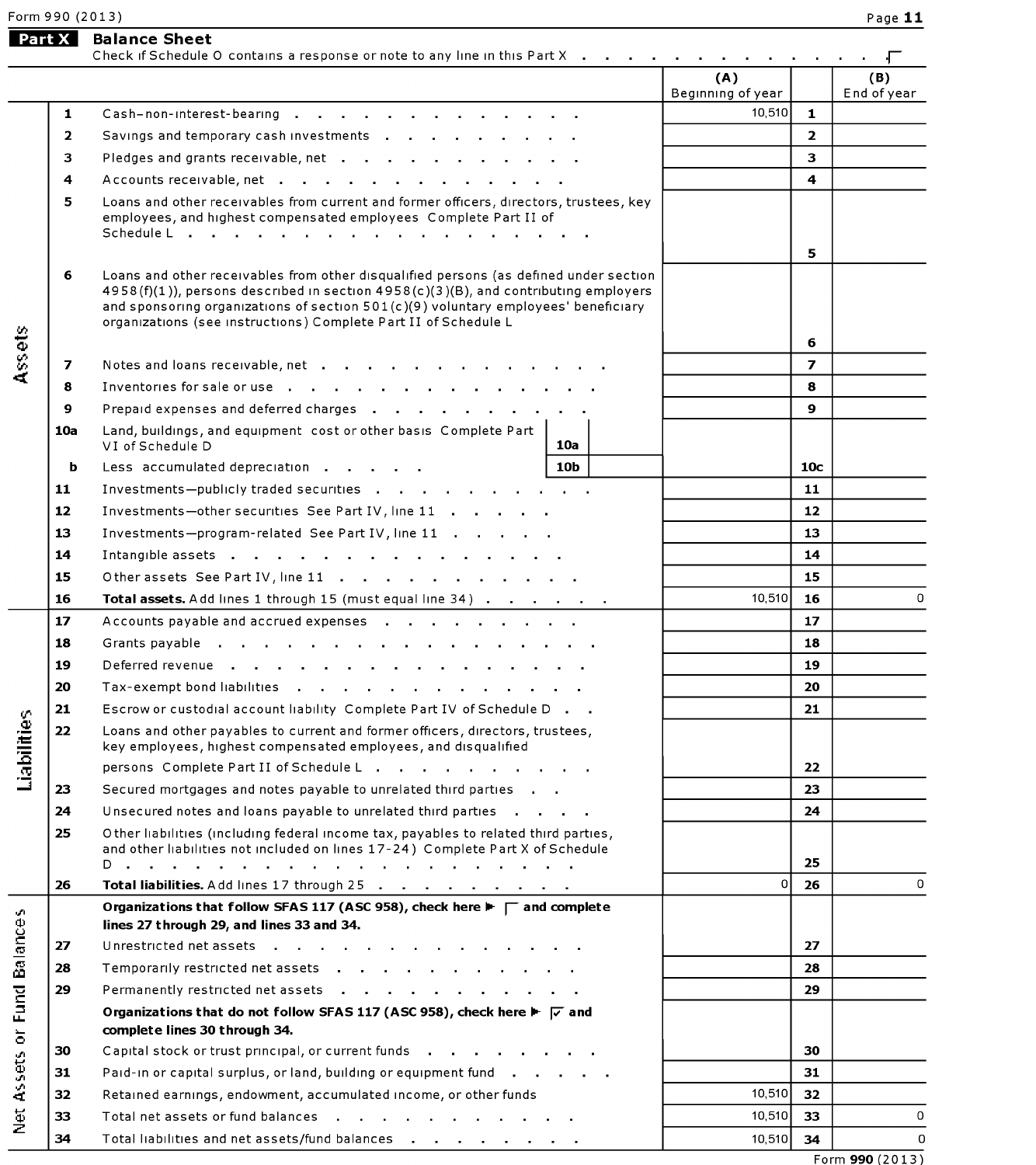| Form 990 (2013) | Page 12 |
|-----------------|---------|
|                 |         |

|              | Part XI<br><b>Reconcilliation of Net Assets</b><br>Check if Schedule O contains a response or note to any line in this Part XI                                                                                                 |                         |                |            |                  |
|--------------|--------------------------------------------------------------------------------------------------------------------------------------------------------------------------------------------------------------------------------|-------------------------|----------------|------------|------------------|
| 1            | Total revenue (must equal Part VIII, column (A), line 12)                                                                                                                                                                      |                         |                |            |                  |
|              |                                                                                                                                                                                                                                | $\mathbf{1}$            |                |            | 890,487          |
| 2            | Total expenses (must equal Part IX, column (A), line 25)                                                                                                                                                                       | $\overline{2}$          |                |            | 659,414          |
| з            | Revenue less expenses Subtract line 2 from line 1                                                                                                                                                                              |                         |                |            |                  |
| 4            | Net assets or fund balances at beginning of year (must equal Part X, line 33, column (A))                                                                                                                                      | 3                       |                |            | 231,073          |
|              |                                                                                                                                                                                                                                | $\overline{\mathbf{4}}$ |                |            | 10,510           |
| 5            | Net unrealized gains (losses) on investments                                                                                                                                                                                   | 5                       |                |            |                  |
| 6            | Donated services and use of facilities                                                                                                                                                                                         | 6                       |                |            |                  |
| 7            | Investment expenses                                                                                                                                                                                                            | $\overline{ }$          |                |            |                  |
| 8            | Prior period adjustments                                                                                                                                                                                                       | 8                       |                |            |                  |
| 9            | Other changes in net assets or fund balances (explain in Schedule O)                                                                                                                                                           | 9                       |                |            | $-241,583$       |
|              | 10 Net assets or fund balances at end of year Combine lines 3 through 9 (must equal Part X, line 33,<br>column (B))                                                                                                            | 10                      |                |            | $\Omega$         |
|              | Check if Schedule O contains a response or note to any line in this Part XII                                                                                                                                                   |                         |                |            | $\cdot$ $\Gamma$ |
|              |                                                                                                                                                                                                                                |                         |                | <b>Yes</b> | No.              |
| $\mathbf{1}$ | Accounting method used to prepare the Form 990 $\Box$ Cash $\Box$ Accrual $\Box$ Other<br>If the organization changed its method of accounting from a prior year or checked "Other," explain in<br>Schedule O                  |                         |                |            |                  |
|              | 2a Were the organization's financial statements compiled or reviewed by an independent accountant?                                                                                                                             |                         | 2a             |            | No               |
|              | If 'Yes,' check a box below to indicate whether the financial statements for the year were compiled or reviewed on<br>a separate basis, consolidated basis, or both                                                            |                         |                |            |                  |
|              | Consolidated basis<br>Separate basis<br>□ Both consolidated and separate basis                                                                                                                                                 |                         |                |            |                  |
|              | <b>b</b> Were the organization's financial statements audited by an independent accountant?                                                                                                                                    |                         | 2b             |            | No               |
|              | If 'Yes,' check a box below to indicate whether the financial statements for the year were audited on a separate<br>basis, consolidated basis, or both                                                                         |                         |                |            |                  |
|              | Consolidated basis<br>Separate basis<br>Both consolidated and separate basis                                                                                                                                                   |                         |                |            |                  |
|              | c If "Yes," to line 2a or 2b, does the organization have a committee that assumes responsibility for oversight of the<br>audit, review, or compilation of its financial statements and selection of an independent accountant? |                         | 2 <sub>c</sub> |            |                  |
|              | If the organization changed either its oversight process or selection process during the tax year, explain in<br>Schedule O                                                                                                    |                         |                |            |                  |
|              |                                                                                                                                                                                                                                |                         |                |            |                  |
|              | 3a As a result of a federal award, was the organization required to undergo an audit or audits as set forth in the<br>Single Audit Act and OMB Circular A-133?                                                                 |                         | За             |            | No               |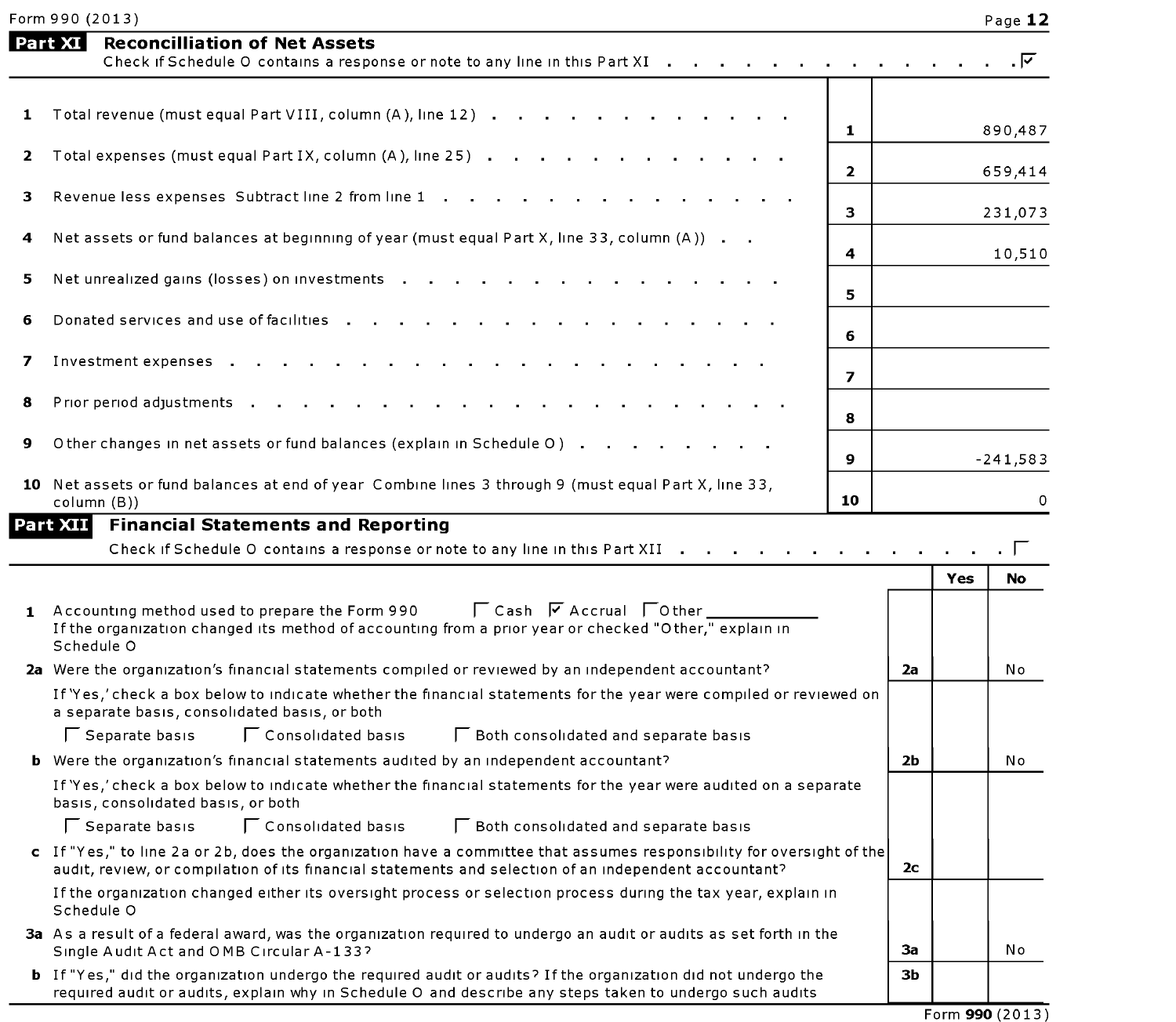|                                                                                                                                                                                                                                            |                                                            |                 | As Filed Data -          |                                                                                                   |                                                                                                    | DLN: 93493233001124                        |
|--------------------------------------------------------------------------------------------------------------------------------------------------------------------------------------------------------------------------------------------|------------------------------------------------------------|-----------------|--------------------------|---------------------------------------------------------------------------------------------------|----------------------------------------------------------------------------------------------------|--------------------------------------------|
| <b>SCHEDULE G</b>                                                                                                                                                                                                                          |                                                            |                 |                          | <b>Supplemental Information Regarding</b>                                                         |                                                                                                    | OMB No 1545-0047                           |
| (Form 990 or 990-EZ)                                                                                                                                                                                                                       |                                                            |                 |                          | <b>Fundraising or Gaming Activities</b>                                                           |                                                                                                    |                                            |
|                                                                                                                                                                                                                                            |                                                            |                 |                          | Complete if the organization answered "Yes" to Form 990, Part IV, lines 17, 18, or 19, or if the  |                                                                                                    | 2013                                       |
| Department of the Treasury                                                                                                                                                                                                                 |                                                            |                 |                          | organization entered more than \$15,000 on Form 990-EZ, line 6a.                                  |                                                                                                    |                                            |
| Internal Revenue Service                                                                                                                                                                                                                   |                                                            |                 |                          | Attach to Form 990 or Form 990-EZ. F See separate instructions.                                   |                                                                                                    | <b>Open to Public</b><br><b>Inspection</b> |
|                                                                                                                                                                                                                                            |                                                            |                 |                          | Information about Schedule G (Form 990 or 990-EZ) and its instructions is at www.irs.gov/form990. |                                                                                                    |                                            |
| Name of the organization                                                                                                                                                                                                                   |                                                            |                 |                          |                                                                                                   |                                                                                                    | <b>Employer identification number</b>      |
| MOMS DEMAND ACTION FOR GUN SENSE IN AMERICA INC                                                                                                                                                                                            |                                                            |                 |                          |                                                                                                   | 46-1633180                                                                                         |                                            |
| Part I                                                                                                                                                                                                                                     | Form 990-EZ filers are not required to complete this part. |                 |                          |                                                                                                   | Fundraising Activities. Complete if the organization answered "Yes" to Form 990, Part IV, line 17. |                                            |
| 1<br>Indicate whether the organization raised funds through any of the following activities Check all that apply                                                                                                                           |                                                            |                 |                          |                                                                                                   |                                                                                                    |                                            |
| Mail solicitations<br>a                                                                                                                                                                                                                    |                                                            |                 |                          | □ Solicitation of non-government grants                                                           |                                                                                                    |                                            |
| Internet and email solicitations                                                                                                                                                                                                           |                                                            |                 |                          | Solicitation of government grants                                                                 |                                                                                                    |                                            |
| Phone solicitations                                                                                                                                                                                                                        |                                                            |                 | a                        | Special fundraising events                                                                        |                                                                                                    |                                            |
| In-person solicitations                                                                                                                                                                                                                    |                                                            |                 |                          |                                                                                                   |                                                                                                    |                                            |
|                                                                                                                                                                                                                                            |                                                            |                 |                          |                                                                                                   |                                                                                                    |                                            |
| Did the organization have a written or oral agreement with any individual (including officers, directors, trustees<br>2a<br>or key employees listed in Form 990, Part VII) or entity in connection with professional fundraising services? |                                                            |                 |                          |                                                                                                   |                                                                                                    | <b>No</b><br>Yes                           |
| If "Yes," list the ten highest paid individuals or entities (fundraisers) pursuant to agreements under which the fundraiser is<br>b<br>to be compensated at least \$5,000 by the organization                                              |                                                            |                 |                          |                                                                                                   |                                                                                                    |                                            |
| (i) Name and address of                                                                                                                                                                                                                    | (ii) Activity                                              |                 | (iii) Did                | (iv) Gross receipts                                                                               | (v) A mount paid to                                                                                | (vi) Amount paid to                        |
| individual                                                                                                                                                                                                                                 |                                                            | fundraiser have |                          | from activity                                                                                     | (or retained by)                                                                                   | (or retained by)                           |
| or entity (fundraiser)                                                                                                                                                                                                                     |                                                            |                 | custody or<br>control of |                                                                                                   | fundraiser listed in<br>col (i)                                                                    | organization                               |
|                                                                                                                                                                                                                                            |                                                            |                 | contributions?           |                                                                                                   |                                                                                                    |                                            |
|                                                                                                                                                                                                                                            |                                                            | Yes             | No                       |                                                                                                   |                                                                                                    |                                            |
|                                                                                                                                                                                                                                            | FUND RAISING                                               |                 |                          |                                                                                                   |                                                                                                    |                                            |
|                                                                                                                                                                                                                                            |                                                            |                 |                          |                                                                                                   |                                                                                                    |                                            |
| MGB DEVELOPMENT LLC                                                                                                                                                                                                                        |                                                            |                 | No                       | 35,486                                                                                            | 24,777                                                                                             | 10,709                                     |
|                                                                                                                                                                                                                                            |                                                            |                 |                          |                                                                                                   |                                                                                                    |                                            |
|                                                                                                                                                                                                                                            |                                                            |                 |                          |                                                                                                   |                                                                                                    |                                            |
|                                                                                                                                                                                                                                            |                                                            |                 |                          |                                                                                                   |                                                                                                    |                                            |
|                                                                                                                                                                                                                                            |                                                            |                 |                          |                                                                                                   |                                                                                                    |                                            |
|                                                                                                                                                                                                                                            |                                                            |                 |                          |                                                                                                   |                                                                                                    |                                            |
|                                                                                                                                                                                                                                            |                                                            |                 |                          |                                                                                                   |                                                                                                    |                                            |
|                                                                                                                                                                                                                                            |                                                            |                 |                          |                                                                                                   |                                                                                                    |                                            |
|                                                                                                                                                                                                                                            |                                                            |                 |                          |                                                                                                   |                                                                                                    |                                            |
|                                                                                                                                                                                                                                            |                                                            |                 |                          |                                                                                                   |                                                                                                    |                                            |
|                                                                                                                                                                                                                                            |                                                            |                 |                          |                                                                                                   |                                                                                                    |                                            |
|                                                                                                                                                                                                                                            |                                                            |                 |                          |                                                                                                   |                                                                                                    |                                            |
|                                                                                                                                                                                                                                            |                                                            |                 |                          |                                                                                                   |                                                                                                    |                                            |
|                                                                                                                                                                                                                                            |                                                            |                 |                          |                                                                                                   |                                                                                                    |                                            |
|                                                                                                                                                                                                                                            |                                                            |                 |                          |                                                                                                   |                                                                                                    |                                            |
|                                                                                                                                                                                                                                            |                                                            |                 |                          |                                                                                                   |                                                                                                    |                                            |
|                                                                                                                                                                                                                                            |                                                            |                 |                          |                                                                                                   |                                                                                                    |                                            |
|                                                                                                                                                                                                                                            |                                                            |                 |                          |                                                                                                   |                                                                                                    |                                            |
|                                                                                                                                                                                                                                            |                                                            |                 |                          |                                                                                                   |                                                                                                    |                                            |

3 List all states in which the organization is registered or licensed to solicit contributions or has been notified it is exempt from registration or licensing

. . . . . . . . . . . . .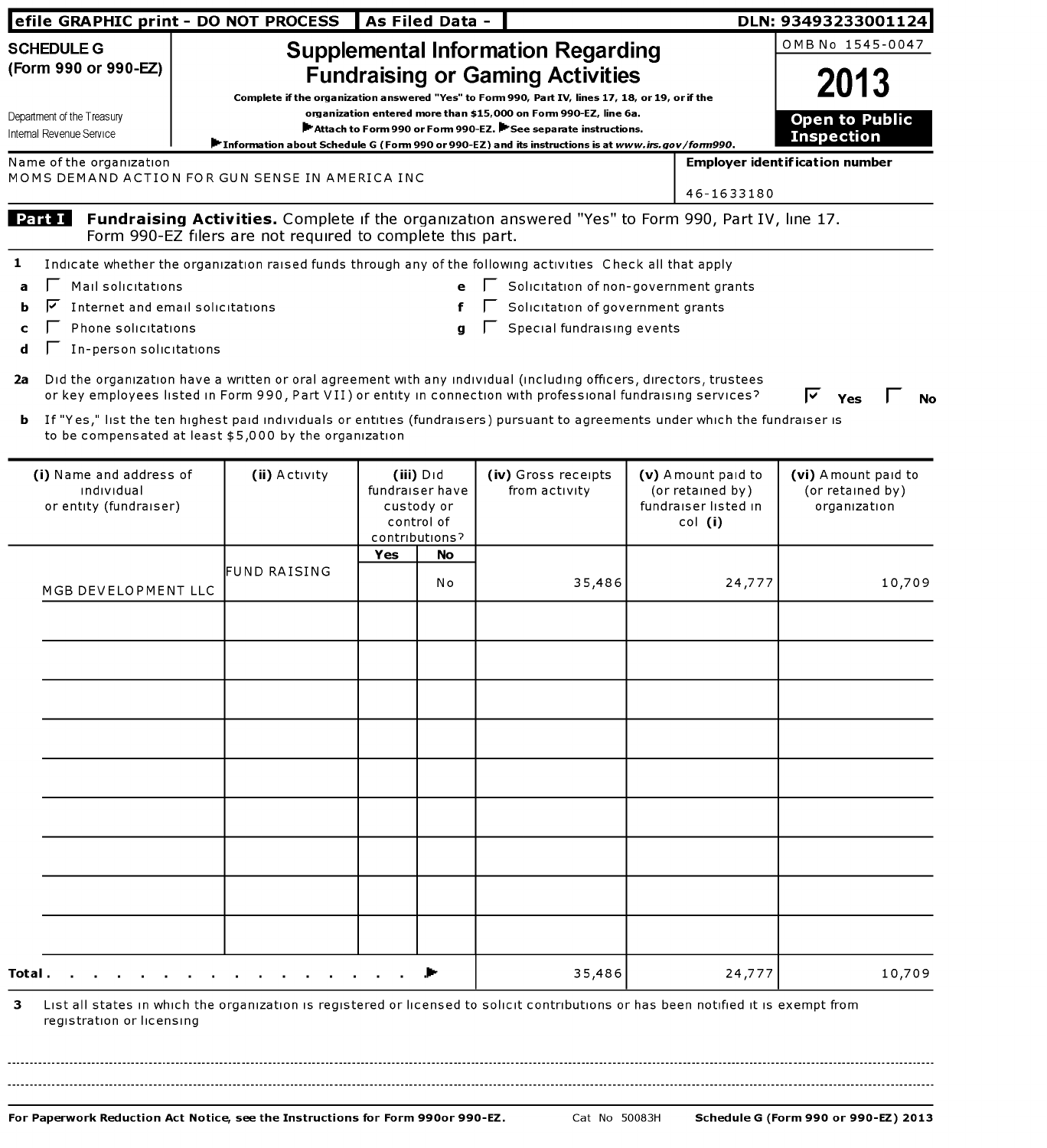|                         |                                                  |                                                                                                                                          |                                                              |                                                                                                                                                                                                                                                                                                  | Fundraising Events. Complete if the organization answered "Yes" to Form 990, Part IV, line 18, or reported                                                                                                                                                                                                                                                                                                                                                                                                                                                                                                  |
|-------------------------|--------------------------------------------------|------------------------------------------------------------------------------------------------------------------------------------------|--------------------------------------------------------------|--------------------------------------------------------------------------------------------------------------------------------------------------------------------------------------------------------------------------------------------------------------------------------------------------|-------------------------------------------------------------------------------------------------------------------------------------------------------------------------------------------------------------------------------------------------------------------------------------------------------------------------------------------------------------------------------------------------------------------------------------------------------------------------------------------------------------------------------------------------------------------------------------------------------------|
|                         | events with gross receipts greater than \$5,000. | more than \$15,000 of fundraising event contributions and gross income on Form 990-EZ, lines 1 and 6b. List                              |                                                              |                                                                                                                                                                                                                                                                                                  |                                                                                                                                                                                                                                                                                                                                                                                                                                                                                                                                                                                                             |
|                         |                                                  | (a) Event $#1$                                                                                                                           | (b) Event $#2$                                               |                                                                                                                                                                                                                                                                                                  | (d) Total events<br>(add col (a) through<br>$col$ (c))                                                                                                                                                                                                                                                                                                                                                                                                                                                                                                                                                      |
|                         |                                                  | (event type)                                                                                                                             | (event type)                                                 | (total number)                                                                                                                                                                                                                                                                                   |                                                                                                                                                                                                                                                                                                                                                                                                                                                                                                                                                                                                             |
| 1                       | Gross receipts                                   |                                                                                                                                          | 315,867                                                      |                                                                                                                                                                                                                                                                                                  | 351,353                                                                                                                                                                                                                                                                                                                                                                                                                                                                                                                                                                                                     |
| 2                       | Less Contributions                               |                                                                                                                                          |                                                              |                                                                                                                                                                                                                                                                                                  |                                                                                                                                                                                                                                                                                                                                                                                                                                                                                                                                                                                                             |
| 3                       | Gross income (line 1<br>minus line 2)            |                                                                                                                                          | 315,867                                                      |                                                                                                                                                                                                                                                                                                  | 351,353                                                                                                                                                                                                                                                                                                                                                                                                                                                                                                                                                                                                     |
| 4                       | Cash prizes                                      |                                                                                                                                          |                                                              |                                                                                                                                                                                                                                                                                                  |                                                                                                                                                                                                                                                                                                                                                                                                                                                                                                                                                                                                             |
| 5                       | Noncash prizes                                   |                                                                                                                                          |                                                              |                                                                                                                                                                                                                                                                                                  |                                                                                                                                                                                                                                                                                                                                                                                                                                                                                                                                                                                                             |
| 6                       | Rent/facility costs                              |                                                                                                                                          |                                                              |                                                                                                                                                                                                                                                                                                  |                                                                                                                                                                                                                                                                                                                                                                                                                                                                                                                                                                                                             |
| $\overline{\mathbf{z}}$ | Food and beverages                               |                                                                                                                                          |                                                              |                                                                                                                                                                                                                                                                                                  |                                                                                                                                                                                                                                                                                                                                                                                                                                                                                                                                                                                                             |
| 8                       | Entertainment                                    |                                                                                                                                          |                                                              |                                                                                                                                                                                                                                                                                                  |                                                                                                                                                                                                                                                                                                                                                                                                                                                                                                                                                                                                             |
| 9                       | O ther direct expenses                           |                                                                                                                                          |                                                              |                                                                                                                                                                                                                                                                                                  | 24,777                                                                                                                                                                                                                                                                                                                                                                                                                                                                                                                                                                                                      |
| 10                      |                                                  |                                                                                                                                          |                                                              |                                                                                                                                                                                                                                                                                                  | (24, 777)                                                                                                                                                                                                                                                                                                                                                                                                                                                                                                                                                                                                   |
| 11                      |                                                  |                                                                                                                                          |                                                              |                                                                                                                                                                                                                                                                                                  | 326,576                                                                                                                                                                                                                                                                                                                                                                                                                                                                                                                                                                                                     |
|                         |                                                  |                                                                                                                                          |                                                              |                                                                                                                                                                                                                                                                                                  |                                                                                                                                                                                                                                                                                                                                                                                                                                                                                                                                                                                                             |
|                         |                                                  |                                                                                                                                          |                                                              |                                                                                                                                                                                                                                                                                                  |                                                                                                                                                                                                                                                                                                                                                                                                                                                                                                                                                                                                             |
|                         |                                                  |                                                                                                                                          |                                                              |                                                                                                                                                                                                                                                                                                  | (d) Total gaming (add<br>col (a) through col<br>(c)                                                                                                                                                                                                                                                                                                                                                                                                                                                                                                                                                         |
|                         |                                                  |                                                                                                                                          |                                                              |                                                                                                                                                                                                                                                                                                  |                                                                                                                                                                                                                                                                                                                                                                                                                                                                                                                                                                                                             |
|                         |                                                  |                                                                                                                                          |                                                              |                                                                                                                                                                                                                                                                                                  |                                                                                                                                                                                                                                                                                                                                                                                                                                                                                                                                                                                                             |
|                         |                                                  |                                                                                                                                          |                                                              |                                                                                                                                                                                                                                                                                                  |                                                                                                                                                                                                                                                                                                                                                                                                                                                                                                                                                                                                             |
|                         |                                                  |                                                                                                                                          |                                                              |                                                                                                                                                                                                                                                                                                  |                                                                                                                                                                                                                                                                                                                                                                                                                                                                                                                                                                                                             |
|                         |                                                  |                                                                                                                                          |                                                              |                                                                                                                                                                                                                                                                                                  |                                                                                                                                                                                                                                                                                                                                                                                                                                                                                                                                                                                                             |
|                         |                                                  | $\Gamma$ Yes $\frac{\%}{\%}$<br>No                                                                                                       | $\Gamma$ Yes $\frac{0}{2}$<br>No                             | $\Gamma$ Yes $\frac{\%}{\%}$<br><b>No</b>                                                                                                                                                                                                                                                        |                                                                                                                                                                                                                                                                                                                                                                                                                                                                                                                                                                                                             |
|                         |                                                  |                                                                                                                                          |                                                              |                                                                                                                                                                                                                                                                                                  |                                                                                                                                                                                                                                                                                                                                                                                                                                                                                                                                                                                                             |
|                         |                                                  |                                                                                                                                          |                                                              |                                                                                                                                                                                                                                                                                                  |                                                                                                                                                                                                                                                                                                                                                                                                                                                                                                                                                                                                             |
|                         |                                                  |                                                                                                                                          |                                                              |                                                                                                                                                                                                                                                                                                  |                                                                                                                                                                                                                                                                                                                                                                                                                                                                                                                                                                                                             |
|                         |                                                  |                                                                                                                                          |                                                              |                                                                                                                                                                                                                                                                                                  | $\Gamma$ Yes $\Gamma$ No.                                                                                                                                                                                                                                                                                                                                                                                                                                                                                                                                                                                   |
|                         |                                                  |                                                                                                                                          |                                                              |                                                                                                                                                                                                                                                                                                  |                                                                                                                                                                                                                                                                                                                                                                                                                                                                                                                                                                                                             |
|                         |                                                  |                                                                                                                                          |                                                              |                                                                                                                                                                                                                                                                                                  |                                                                                                                                                                                                                                                                                                                                                                                                                                                                                                                                                                                                             |
|                         |                                                  |                                                                                                                                          |                                                              |                                                                                                                                                                                                                                                                                                  |                                                                                                                                                                                                                                                                                                                                                                                                                                                                                                                                                                                                             |
|                         | $\mathbf{1}$                                     | Part III<br>Gross revenue<br>2 Cash prizes<br>3 Non-cash prizes<br>4 Rent/facility costs<br>5 Other direct expenses<br>6 Volunteer labor | <b>MGB</b><br>\$15,000 on Form 990-EZ, line 6a.<br>(a) Bingo | <b>PAYPAL</b><br>35,486<br>35,486<br>24,777<br>Direct expense summary Add lines 4 through 9 in column (d) .<br>Net income summary Subtract line 10 from line 3, column (d) .<br>(b) Pull tabs/Instant<br>bingo/progressive bingo<br>7 Direct expense summary Add lines 2 through 5 in column (d) | (c) O ther events<br>Gaming. Complete if the organization answered "Yes" to Form 990, Part IV, line 19, or reported more than<br>(c) Other gaming<br>8 Net gaming income summary Subtract line 7 from line 1, column (d)<br>Enter the state(s) in which the organization operates gaming activities ____________________________<br>Is the organization licensed to operate gaming activities in each of these states? $\ldots$ , $\ldots$ , $\ldots$ , $\ldots$<br>Were any of the organization's gaming licenses revoked, suspended or terminated during the tax year? $\Gamma$ $\gamma_{es}$ $\Gamma$ No |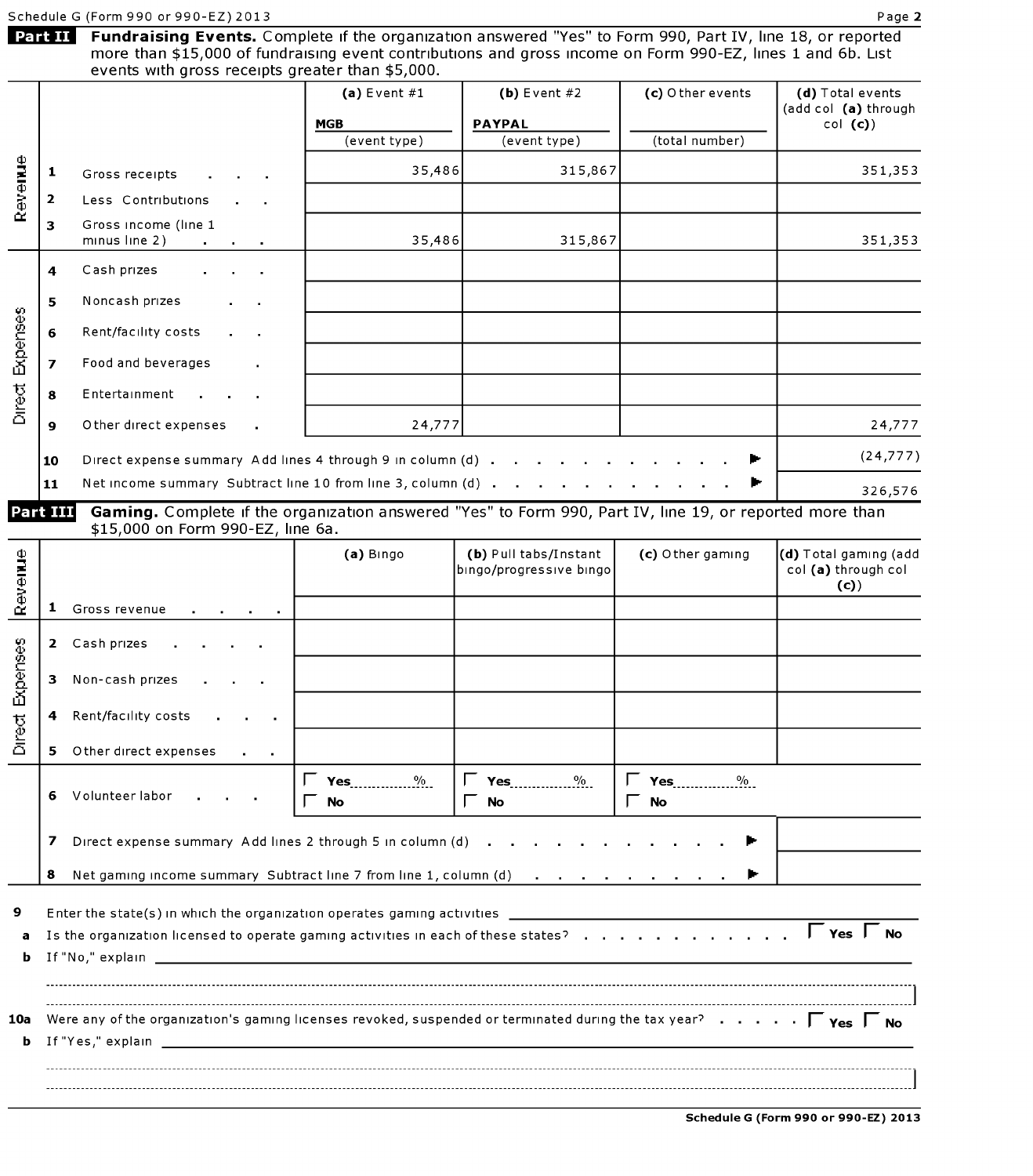### Schedule G (Form 990 or 990-EZ) 2013 Page 3

|              | Does the organization operate gaming activities with nonmembers? $\Gamma$ Yes $\Gamma$ No                                                                                                                                                                                                     |
|--------------|-----------------------------------------------------------------------------------------------------------------------------------------------------------------------------------------------------------------------------------------------------------------------------------------------|
| 12           | Is the organization a grantor, beneficiary or trustee of a trust or a member of a partnership or other entity                                                                                                                                                                                 |
|              |                                                                                                                                                                                                                                                                                               |
| 13           | Indicate the percentage of gaming activity operated in                                                                                                                                                                                                                                        |
| $\mathbf{a}$ | The organization's facility $\cdots$ , $\cdots$ , $\cdots$ , $\cdots$ , $\cdots$ , $\cdots$ , $\cdots$ , $\cdots$ , $\cdots$ , $\cdots$<br>$\frac{0}{0}$                                                                                                                                      |
| b            | 0/n                                                                                                                                                                                                                                                                                           |
| 14           | Enter the name and address of the person who prepares the organization's gaming/special events books and records                                                                                                                                                                              |
|              | Name $\blacktriangleright$                                                                                                                                                                                                                                                                    |
|              | Address ▶                                                                                                                                                                                                                                                                                     |
| 15a          | Does the organization have a contract with a third party from whom the organization receives gaming                                                                                                                                                                                           |
|              |                                                                                                                                                                                                                                                                                               |
| b            | If "Yes," enter the amount of gaming revenue received by the organization $\blacktriangleright$ \$                                                                                                                                                                                            |
|              | amount of gaming revenue retained by the third party $\blacktriangleright$ \$ __________________                                                                                                                                                                                              |
| C            | If "Yes," enter name and address of the third party                                                                                                                                                                                                                                           |
|              |                                                                                                                                                                                                                                                                                               |
|              | Name <b>P</b>                                                                                                                                                                                                                                                                                 |
|              | Address <sup>►</sup>                                                                                                                                                                                                                                                                          |
| 16           | Gaming manager information                                                                                                                                                                                                                                                                    |
|              | $Name \blacktriangleright$                                                                                                                                                                                                                                                                    |
|              |                                                                                                                                                                                                                                                                                               |
|              | Description of services provided ▶                                                                                                                                                                                                                                                            |
|              | $\Gamma$ Employee<br>$\Gamma$ Independent contractor<br>Director/officer                                                                                                                                                                                                                      |
| 17           | Mandatory distributions                                                                                                                                                                                                                                                                       |
| a            | Is the organization required under state law to make charitable distributions from the gaming proceeds to                                                                                                                                                                                     |
|              | $\Gamma$ Yes $\Gamma$ No                                                                                                                                                                                                                                                                      |
| ь            | Enter the amount of distributions required under state law distributed to other exempt organizations or spent                                                                                                                                                                                 |
|              | in the organization's own exempt activities during the tax year $\blacktriangleright$ \$                                                                                                                                                                                                      |
|              | <b>Supplemental Information.</b> Provide the explanations required by Part I, line 2b, columns (iii) and (v), and<br><b>Part IV</b><br>Part III, lines 9, 9b, 10b, 15b, 15c, 16, and 17b, as applicable. Also complete this part to provide any<br>additional information (see instructions). |
|              | Return Reference<br>Explanation                                                                                                                                                                                                                                                               |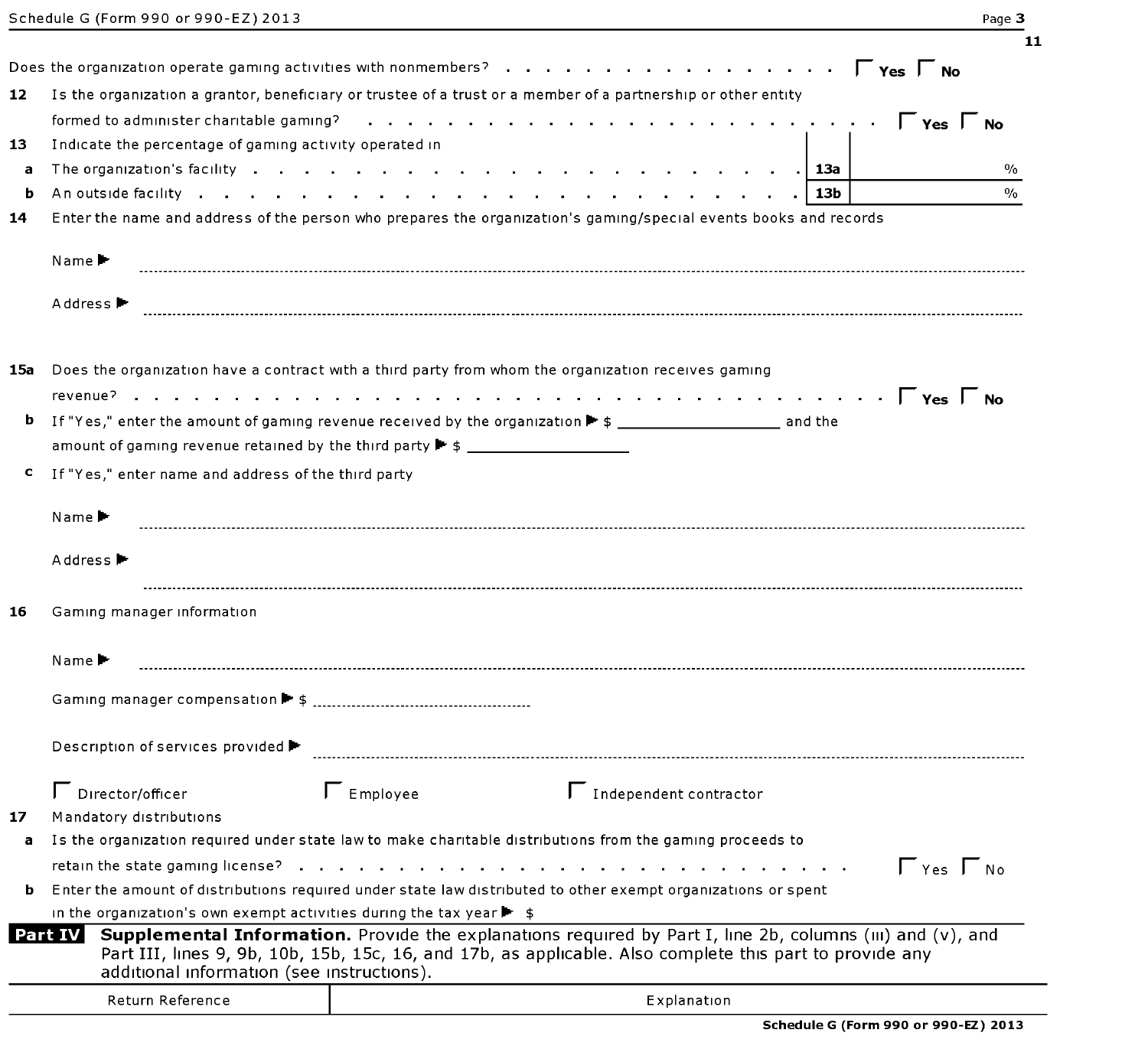| efile GRAPHIC print - DO NOT PROCESS                   |                                 |                         |                            | As Filed Data -                          |                                                                                                                                                                                                      |                                |                            |    |                                       |      |                   | DLN: 93493233001124       |  |  |
|--------------------------------------------------------|---------------------------------|-------------------------|----------------------------|------------------------------------------|------------------------------------------------------------------------------------------------------------------------------------------------------------------------------------------------------|--------------------------------|----------------------------|----|---------------------------------------|------|-------------------|---------------------------|--|--|
| <b>Schedule L</b>                                      |                                 |                         |                            |                                          | <b>Transactions with Interested Persons</b>                                                                                                                                                          |                                |                            |    |                                       |      |                   | OMB No 1545-0047          |  |  |
| (Form 990 or 990-EZ)                                   |                                 |                         |                            |                                          | $\blacktriangleright$ Complete if the organization answered<br>"Yes" on Form 990, Part IV, lines 25a, 25b, 26, 27, 28a, 28b, or 28c,<br>or Form 990-EZ, Part V, line 38a or 40b.                     |                                |                            |    |                                       | 2013 |                   |                           |  |  |
| Department of the Treasury<br>Internal Revenue Service |                                 |                         |                            |                                          | Attach to Form 990 or Form 990-EZ. F See separate instructions.<br>Information about Schedule L (Form 990 or 990-EZ) and its instructions is at<br>www.irs.gov/form990.                              |                                |                            |    |                                       |      | <b>Inspection</b> | <b>Open to Public</b>     |  |  |
| Name of the organization                               |                                 |                         |                            |                                          |                                                                                                                                                                                                      |                                |                            |    | <b>Employer identification number</b> |      |                   |                           |  |  |
| MOMS DEMAND ACTION FOR GUN SENSE IN AMERICA INC        |                                 |                         |                            |                                          |                                                                                                                                                                                                      |                                |                            |    | 46-1633180                            |      |                   |                           |  |  |
| Part I                                                 |                                 |                         |                            |                                          | <b>Excess Benefit Transactions</b> (section $501(c)(3)$ and section $501(c)(4)$ organizations only).                                                                                                 |                                |                            |    |                                       |      |                   |                           |  |  |
| $\mathbf{1}$                                           | (a) Name of disqualified person |                         |                            |                                          | Complete if the organization answered "Yes" on Form 990, Part IV, line 25a or 25b, or Form 990-EZ, Part V, line 40b<br>(b) Relationship between disqualified                                         | (c) Description of transaction |                            |    |                                       |      |                   | (d) Corrected?            |  |  |
|                                                        |                                 |                         |                            | person and organization                  |                                                                                                                                                                                                      |                                |                            |    |                                       |      | Yes               | <b>No</b>                 |  |  |
|                                                        |                                 |                         |                            |                                          |                                                                                                                                                                                                      |                                |                            |    |                                       |      |                   |                           |  |  |
|                                                        |                                 |                         |                            |                                          |                                                                                                                                                                                                      |                                |                            |    |                                       |      |                   |                           |  |  |
|                                                        |                                 |                         |                            |                                          |                                                                                                                                                                                                      |                                |                            |    |                                       |      |                   |                           |  |  |
|                                                        |                                 |                         |                            |                                          |                                                                                                                                                                                                      |                                |                            |    |                                       |      |                   |                           |  |  |
|                                                        |                                 |                         |                            |                                          |                                                                                                                                                                                                      |                                |                            |    |                                       |      |                   |                           |  |  |
|                                                        |                                 |                         |                            |                                          |                                                                                                                                                                                                      |                                |                            |    |                                       |      |                   |                           |  |  |
|                                                        |                                 |                         |                            |                                          |                                                                                                                                                                                                      |                                |                            |    |                                       |      |                   |                           |  |  |
|                                                        |                                 |                         |                            |                                          |                                                                                                                                                                                                      |                                |                            |    |                                       |      |                   |                           |  |  |
| 4958.                                                  |                                 |                         |                            |                                          | 2 Enter the amount of tax incurred by organization managers or disqualified persons during the year under section<br>and a series of the contract of the contract of the contract of the contract of |                                |                            |    |                                       |      |                   |                           |  |  |
|                                                        |                                 |                         |                            |                                          | 3 Enter the amount of tax, if any, on line 2, above, reimbursed by the organization                                                                                                                  |                                |                            |    | $\blacksquare$                        |      |                   |                           |  |  |
|                                                        |                                 |                         |                            |                                          |                                                                                                                                                                                                      |                                |                            |    |                                       |      |                   |                           |  |  |
| Part II                                                |                                 |                         |                            | Loans to and/or From Interested Persons. | Complete if the organization answered "Yes" on Form 990-EZ, Part V, line 38a, or Form 990, Part IV, line 26, or if the                                                                               |                                |                            |    |                                       |      |                   |                           |  |  |
|                                                        |                                 |                         |                            |                                          | organization reported an amount on Form 990, Part X, line 5, 6, or 22                                                                                                                                |                                |                            |    |                                       |      |                   |                           |  |  |
| (a) Name of<br>interested                              | (b)<br>Relationship             | (c)<br>Purpose of       | (d) Loan to<br>or from the |                                          | $(e)$ Original<br>principal                                                                                                                                                                          | (f)Balance<br>due              | <b>(g)</b> In<br>ldefault? |    | (h)<br>Approved                       |      |                   | (i)Written<br>agreement?  |  |  |
| person                                                 | with                            | loan                    | organization?              |                                          | amount                                                                                                                                                                                               |                                |                            |    | by                                    |      |                   |                           |  |  |
|                                                        | organization                    |                         |                            |                                          |                                                                                                                                                                                                      |                                |                            |    | board<br>or.                          |      |                   |                           |  |  |
|                                                        |                                 |                         |                            |                                          |                                                                                                                                                                                                      |                                |                            |    | lcommittee?                           |      |                   |                           |  |  |
|                                                        |                                 |                         | Тo                         | From                                     |                                                                                                                                                                                                      |                                | Yes                        | No | Yes                                   | No   | Yes               | No                        |  |  |
|                                                        |                                 |                         |                            |                                          |                                                                                                                                                                                                      |                                |                            |    |                                       |      |                   |                           |  |  |
|                                                        |                                 |                         |                            |                                          |                                                                                                                                                                                                      |                                |                            |    |                                       |      |                   |                           |  |  |
|                                                        |                                 |                         |                            |                                          |                                                                                                                                                                                                      |                                |                            |    |                                       |      |                   |                           |  |  |
|                                                        |                                 |                         |                            |                                          |                                                                                                                                                                                                      |                                |                            |    |                                       |      |                   |                           |  |  |
| Total                                                  |                                 | $\blacktriangleright$ s |                            |                                          |                                                                                                                                                                                                      |                                |                            |    |                                       |      |                   |                           |  |  |
| Part III                                               |                                 |                         |                            |                                          | <b>Grants or Assistance Benefitting Interested Persons.</b>                                                                                                                                          |                                |                            |    |                                       |      |                   |                           |  |  |
|                                                        |                                 |                         |                            |                                          | Complete if the organization answered "Yes" on Form 990, Part IV, line 27.                                                                                                                           |                                |                            |    |                                       |      |                   |                           |  |  |
| (a) Name of interested                                 |                                 |                         | (b) Relationship between   |                                          | (c) Amount of assistance                                                                                                                                                                             | (d) Type of assistance         |                            |    |                                       |      |                   | (e) Purpose of assistance |  |  |
| person                                                 |                                 | organization            | interested person and the  |                                          |                                                                                                                                                                                                      |                                |                            |    |                                       |      |                   |                           |  |  |
|                                                        |                                 |                         |                            |                                          |                                                                                                                                                                                                      |                                |                            |    |                                       |      |                   |                           |  |  |
|                                                        |                                 |                         |                            |                                          |                                                                                                                                                                                                      |                                |                            |    |                                       |      |                   |                           |  |  |
|                                                        |                                 |                         |                            |                                          |                                                                                                                                                                                                      |                                |                            |    |                                       |      |                   |                           |  |  |
|                                                        |                                 |                         |                            |                                          |                                                                                                                                                                                                      |                                |                            |    |                                       |      |                   |                           |  |  |
|                                                        |                                 |                         |                            |                                          |                                                                                                                                                                                                      |                                |                            |    |                                       |      |                   |                           |  |  |
|                                                        |                                 |                         |                            |                                          |                                                                                                                                                                                                      |                                |                            |    |                                       |      |                   |                           |  |  |
|                                                        |                                 |                         |                            |                                          |                                                                                                                                                                                                      |                                |                            |    |                                       |      |                   |                           |  |  |
|                                                        |                                 |                         |                            |                                          |                                                                                                                                                                                                      |                                |                            |    |                                       |      |                   |                           |  |  |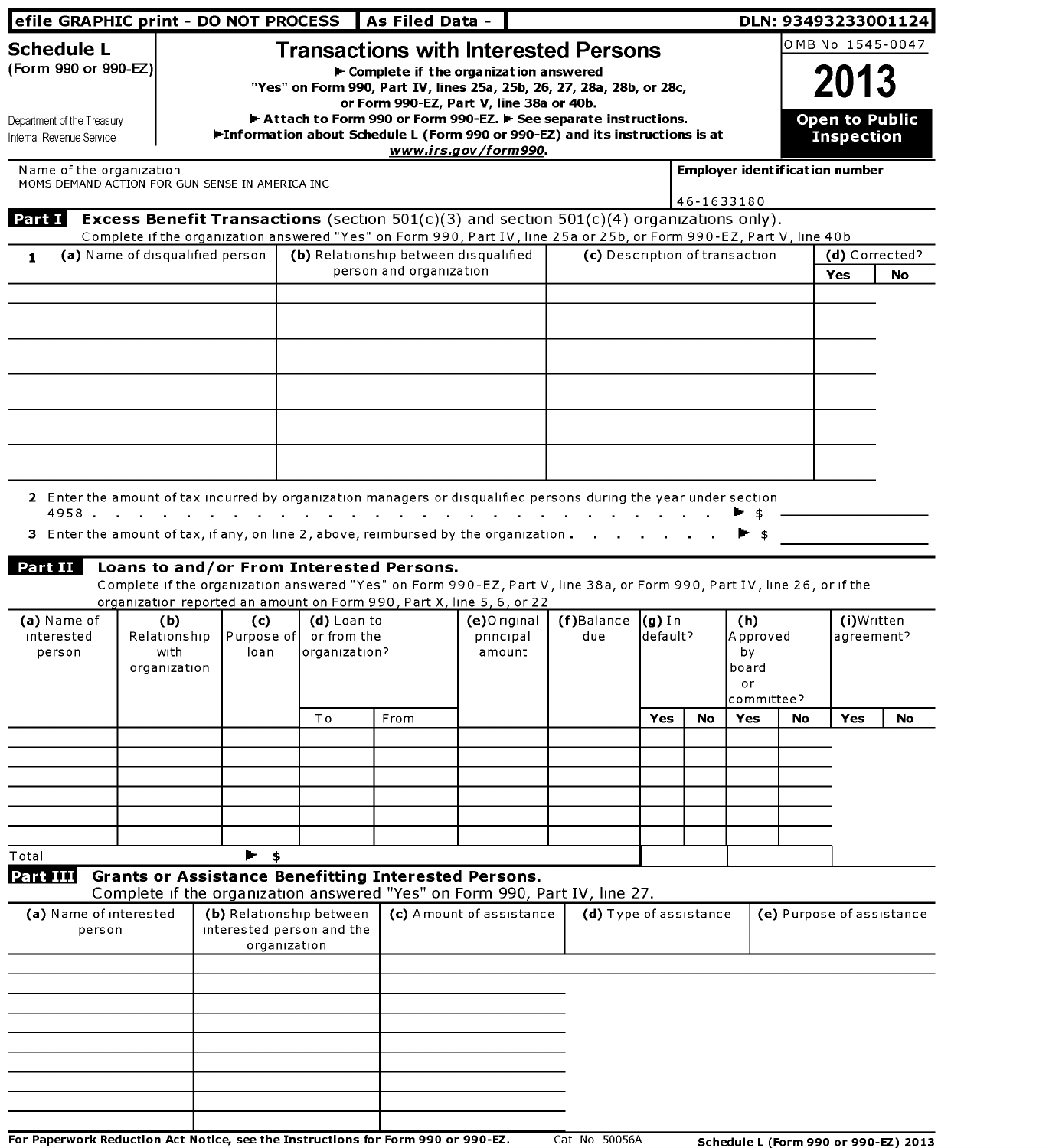|                    | organization     |                       | revenues? |           |  |
|--------------------|------------------|-----------------------|-----------|-----------|--|
|                    |                  |                       | Yes       | <b>No</b> |  |
| (1) KIMBERLY SAMEK | OFFICER/DIRECTOR | 25,000 LEGAL SERVICES |           | No        |  |
|                    |                  |                       |           |           |  |
|                    |                  |                       |           |           |  |
|                    |                  |                       |           |           |  |
|                    |                  |                       |           |           |  |
|                    |                  |                       |           |           |  |

### **Part V** Supplemental Information

Provide additional information for responses to questions on Schedule L (see instructions)

| <b>Return Reference</b> | Explanation                                                                                 |
|-------------------------|---------------------------------------------------------------------------------------------|
| Part IV.<br>line 1      | The payment to Kımberly Samek was for legal services provided at or below fair market value |

Schedule <sup>L</sup> (Form 990 or 990-EZ) 2013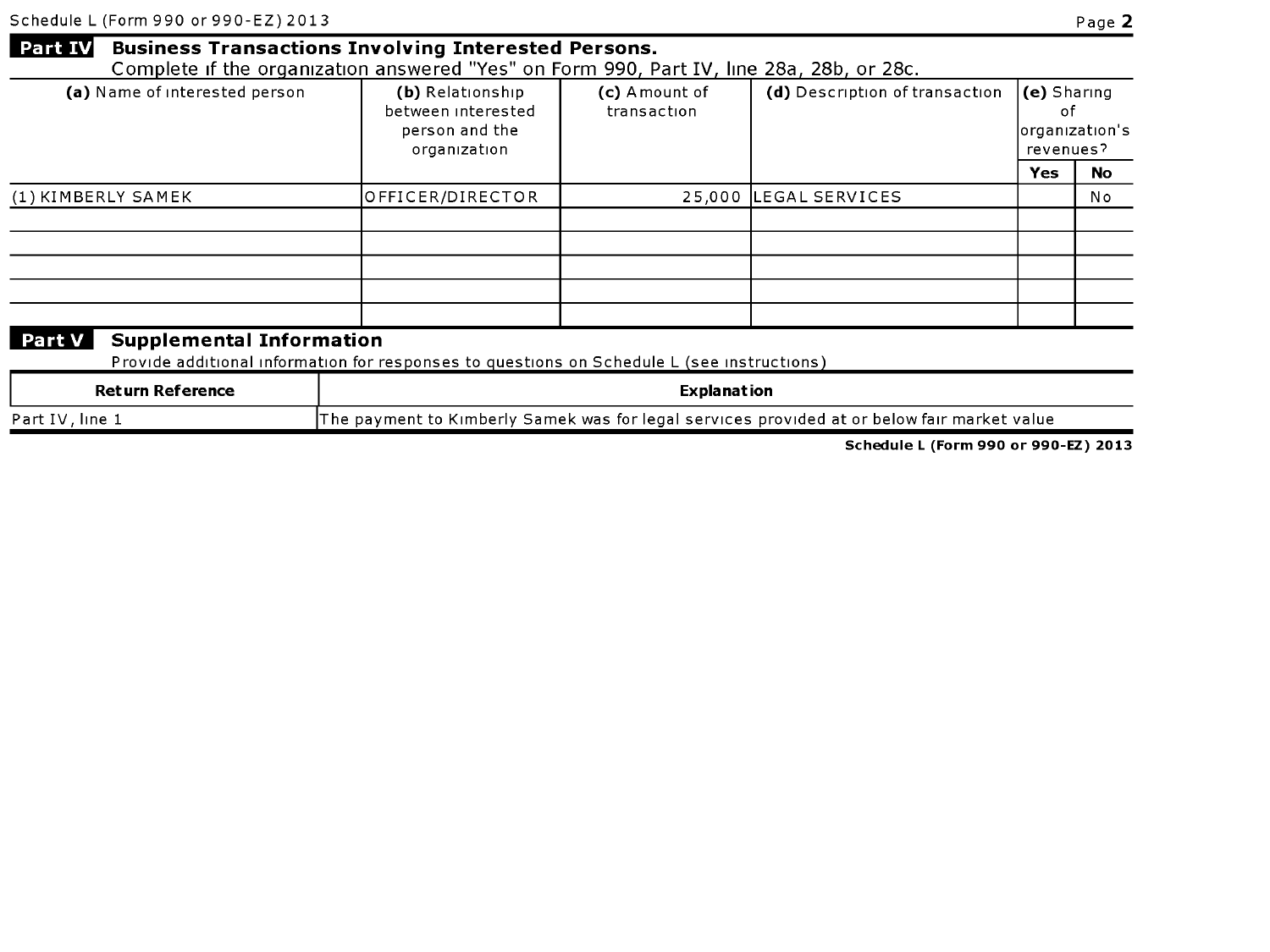| <b>SCHEDULE N</b>                                                               |                                                         |                                                                                                                                                                                             |                                                                                         |                     |                                                                                                 |                                       | OMB No 1545-0047                                                             |  |  |
|---------------------------------------------------------------------------------|---------------------------------------------------------|---------------------------------------------------------------------------------------------------------------------------------------------------------------------------------------------|-----------------------------------------------------------------------------------------|---------------------|-------------------------------------------------------------------------------------------------|---------------------------------------|------------------------------------------------------------------------------|--|--|
| (Form 990 or 990-EZ)                                                            |                                                         | Liquidation, Termination, Dissolution, or Significant Disposition of Assets<br>► Complete if the organization answered "Yes" to Form 990, Part IV, lines 31 or 32; or Form 990-EZ, line 36. |                                                                                         |                     |                                                                                                 |                                       |                                                                              |  |  |
|                                                                                 |                                                         | IF Attach certified copies of any articles of dissolution, resolutions, or plans.                                                                                                           | Attach to Form 990 or 990-EZ.                                                           |                     |                                                                                                 |                                       | 2013                                                                         |  |  |
| Department of the Treasury<br><b>Internal Revenue Service</b>                   |                                                         | F Information about Schedule N (Form 990 or 990-EZ) and its instructions is at www.irs.gov/form990.                                                                                         |                                                                                         |                     |                                                                                                 |                                       | <b>Open to Public</b><br><b>Inspection</b>                                   |  |  |
| Name of the organization                                                        |                                                         |                                                                                                                                                                                             |                                                                                         |                     |                                                                                                 | <b>Employer identification number</b> |                                                                              |  |  |
| MOMS DEMAND ACTION FOR GUN SENSE IN AMERICA INC                                 |                                                         |                                                                                                                                                                                             |                                                                                         |                     |                                                                                                 | 46-1633180                            |                                                                              |  |  |
| Part I                                                                          | Part I can be duplicated if additional space is needed. | Liquidation, Termination, or Dissolution. Complete this part if the organization answered "Yes" to Form 990, Part IV, line 31, or Form 990-EZ, line 36.                                     |                                                                                         |                     |                                                                                                 |                                       |                                                                              |  |  |
| 1<br>(a) Description of asset(s)<br>distributed or transaction<br>expenses paid | (b)Date of<br>distribution                              | (c)Fair market value of<br>asset(s) distributed or<br>amount of transaction<br>expenses                                                                                                     | (d)Method of<br>determining FMV for<br>asset(s) distributed or <br>transaction expenses | (e)EIN of recipient | (f) Name and address of recipient                                                               |                                       | $(q)$ IRC section<br>of recipient(s) (if<br>tax-exempt) or type<br>of entity |  |  |
| CASH (BY VIRTUE OF MERGER)                                                      | $12 - 27 - 2013$                                        | 241,583 MARKET                                                                                                                                                                              |                                                                                         | 20-8802884          | MAYORS AGAINST ILLEGAL<br><b>GUNS ACTION</b><br>C/O GELLER CO 909 3RD AVE<br>NEW YORK, NY 10022 |                                       | 501(c)4                                                                      |  |  |
|                                                                                 |                                                         |                                                                                                                                                                                             |                                                                                         |                     |                                                                                                 |                                       |                                                                              |  |  |
|                                                                                 |                                                         |                                                                                                                                                                                             |                                                                                         |                     |                                                                                                 |                                       |                                                                              |  |  |
|                                                                                 |                                                         |                                                                                                                                                                                             |                                                                                         |                     |                                                                                                 |                                       |                                                                              |  |  |
|                                                                                 |                                                         |                                                                                                                                                                                             |                                                                                         |                     |                                                                                                 |                                       |                                                                              |  |  |
|                                                                                 |                                                         |                                                                                                                                                                                             |                                                                                         |                     |                                                                                                 |                                       |                                                                              |  |  |
|                                                                                 |                                                         |                                                                                                                                                                                             |                                                                                         |                     |                                                                                                 |                                       |                                                                              |  |  |
|                                                                                 |                                                         |                                                                                                                                                                                             |                                                                                         |                     |                                                                                                 |                                       |                                                                              |  |  |
|                                                                                 |                                                         |                                                                                                                                                                                             |                                                                                         |                     |                                                                                                 |                                       |                                                                              |  |  |
|                                                                                 |                                                         |                                                                                                                                                                                             |                                                                                         |                     |                                                                                                 |                                       |                                                                              |  |  |
|                                                                                 |                                                         |                                                                                                                                                                                             |                                                                                         |                     |                                                                                                 |                                       |                                                                              |  |  |
|                                                                                 |                                                         |                                                                                                                                                                                             |                                                                                         |                     |                                                                                                 |                                       |                                                                              |  |  |

| <b>2</b> | Did or will any officer, director, trustee, or key employee of the organization                                                                                         |    |  |     |  |  |  |  |  |  |  |
|----------|-------------------------------------------------------------------------------------------------------------------------------------------------------------------------|----|--|-----|--|--|--|--|--|--|--|
|          |                                                                                                                                                                         | 2a |  | No  |  |  |  |  |  |  |  |
|          |                                                                                                                                                                         | 2b |  | No  |  |  |  |  |  |  |  |
|          |                                                                                                                                                                         | 2с |  | N o |  |  |  |  |  |  |  |
|          | d Receive, or become entitled to, compensation or other similar payments as a result of the organization's liquidation, termination, or dissolution? $\vert$ 2d $\vert$ |    |  |     |  |  |  |  |  |  |  |
|          | e If the organization answered "Yes" to any of the questions on lines 2a through 2d, provide the name of the person involved and explain in Part III                    |    |  |     |  |  |  |  |  |  |  |

| <b>For Paperwork Reduction Act Notice.</b><br>$\sim$ see the Instructions for Form 990 or Form 990-EZ . | м.<br>∽∩∩Q⊺ | (Form 990<br>, or 990.<br>(2013)<br>chedule N |
|---------------------------------------------------------------------------------------------------------|-------------|-----------------------------------------------|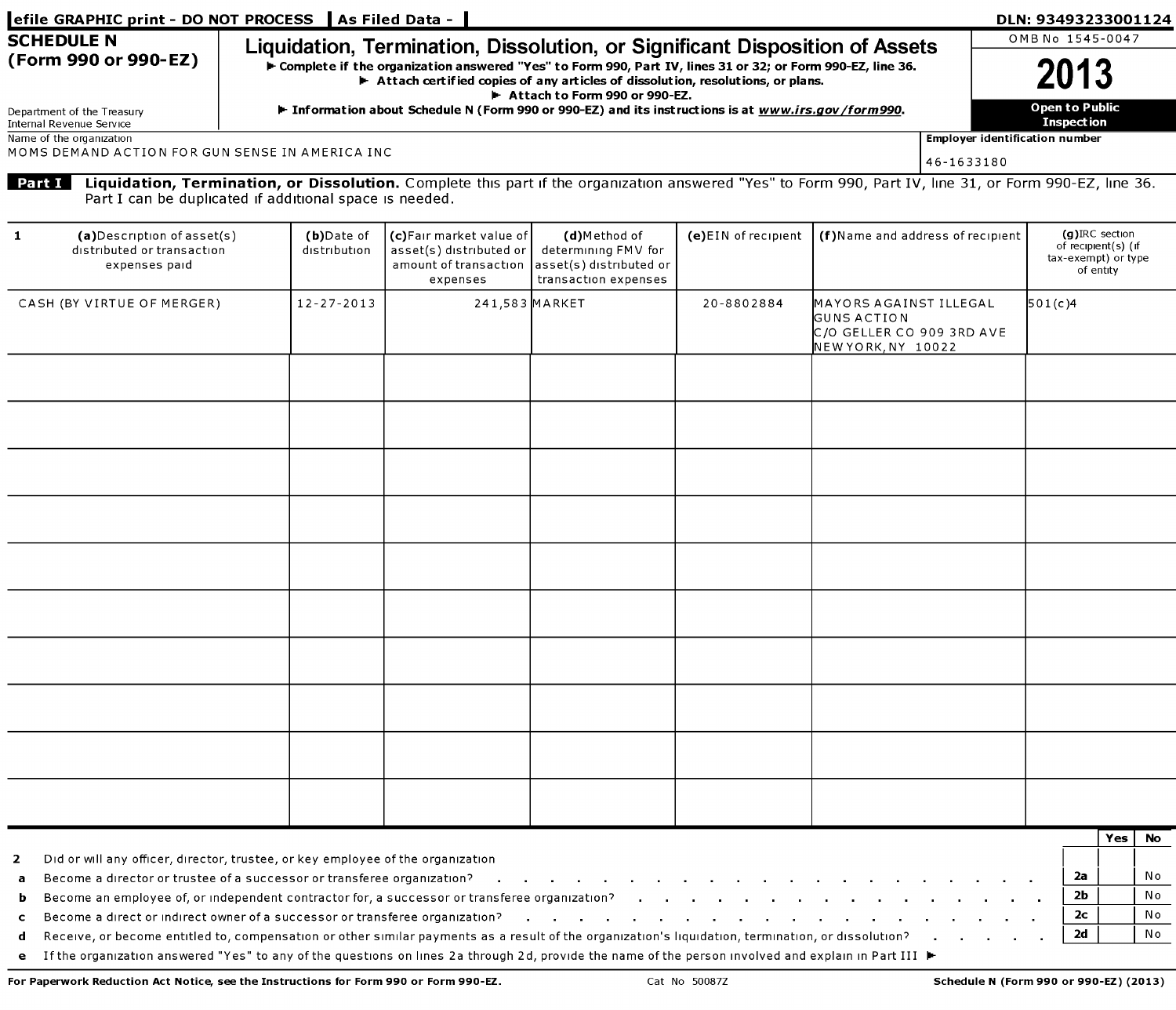| Schedule N (Form 990 or 990-EZ) (2013) | $P$ age $\triangle$ |
|----------------------------------------|---------------------|
|----------------------------------------|---------------------|

|      | <b>Part I</b> Liquidation, Termination, or Dissolution (continued)                                                                                                                                                             |     |          |    |
|------|--------------------------------------------------------------------------------------------------------------------------------------------------------------------------------------------------------------------------------|-----|----------|----|
|      | Note. If the organization distributed all of its assets during the tax year, then Form 990, Part X, column (B), line 16 (Total assets), and line 26 (Total liabilities), should<br>equal-0-                                    |     | Yes   No |    |
|      |                                                                                                                                                                                                                                |     | Yes      |    |
| 4a - | Is the organization required to notify the attorney general or other appropriate state official of its intent to dissolve, liquidate, or terminate?                                                                            | -4a | Yes      |    |
|      |                                                                                                                                                                                                                                | 4b  | Yes      |    |
|      |                                                                                                                                                                                                                                |     | Yes      |    |
| 6a   | Did the organization have any tax-exempt bonds outstanding during the year? The Construction of the Construction of the Vear Pressure of the Vear Pressure of the Vear Pressure of the Vear Pressure of the Vear Pressure of t | 6a  |          | No |
|      | b Did the organization discharge or defease all of its tax-exempt bond liabilities during the tax year in accordance with the Internal Revenue Code and state laws?                                                            | 6b  |          |    |
|      | c If "Yes" to line 6b, describe in Part III how the organization defeased or otherwise settled these liabilities If "No," explain in Part III                                                                                  |     |          |    |

Sale, Exchange, Disposition, or Other Transfer of More Than 25% of the Organization's Assets. Complete this part if the organization answered Part II "Yes" to Form 990, Part IV, line 32, or Form 990-EZ, line 36. Part II can be duplicated if additional space is needed.

| 1                   | (a) Description of asset(s)<br>distributed or transaction<br>expenses paid                                                                                 | (b) Date of<br>distribution | $\vert$ (c) Fair market value of $\vert$<br>asset(s) distributed or<br>amount of transaction<br>expenses | (d) Method of<br>determining FMV for<br>asset(s) distributed or<br>transaction expenses | (e) EIN of recipient | (f) Name and address of recipient                                                                               |                | (g) IRC section<br>of recipient(s) (if<br>tax-exempt) or type<br>of entity |               |
|---------------------|------------------------------------------------------------------------------------------------------------------------------------------------------------|-----------------------------|----------------------------------------------------------------------------------------------------------|-----------------------------------------------------------------------------------------|----------------------|-----------------------------------------------------------------------------------------------------------------|----------------|----------------------------------------------------------------------------|---------------|
|                     |                                                                                                                                                            |                             |                                                                                                          |                                                                                         |                      |                                                                                                                 |                |                                                                            |               |
|                     |                                                                                                                                                            |                             |                                                                                                          |                                                                                         |                      |                                                                                                                 |                |                                                                            |               |
|                     |                                                                                                                                                            |                             |                                                                                                          |                                                                                         |                      |                                                                                                                 |                |                                                                            |               |
|                     |                                                                                                                                                            |                             |                                                                                                          |                                                                                         |                      |                                                                                                                 |                |                                                                            |               |
|                     |                                                                                                                                                            |                             |                                                                                                          |                                                                                         |                      |                                                                                                                 |                |                                                                            |               |
|                     |                                                                                                                                                            |                             |                                                                                                          |                                                                                         |                      |                                                                                                                 |                |                                                                            |               |
|                     |                                                                                                                                                            |                             |                                                                                                          |                                                                                         |                      |                                                                                                                 |                |                                                                            |               |
|                     |                                                                                                                                                            |                             |                                                                                                          |                                                                                         |                      |                                                                                                                 |                |                                                                            |               |
|                     |                                                                                                                                                            |                             |                                                                                                          |                                                                                         |                      |                                                                                                                 |                |                                                                            |               |
|                     |                                                                                                                                                            |                             |                                                                                                          |                                                                                         |                      |                                                                                                                 |                |                                                                            | $Yes \mid No$ |
| $\overline{2}$<br>a | Did or will any officer, director, trustee, or key employee of the organization<br>Become a director or trustee of a successor or transferee organization? |                             |                                                                                                          | <b>Contract Contract Contract</b>                                                       |                      |                                                                                                                 | 2a             |                                                                            |               |
| b                   | Become an employee of, or independent contractor for, a successor or transferee organization?                                                              |                             |                                                                                                          |                                                                                         |                      | the contract of the contract of the contract of the contract of the contract of the contract of the contract of | 2 <sub>b</sub> |                                                                            |               |

c Become a direct or indirect owner of a successor or transferee organization? . . . . . . . . .

d Receive, or become entitled to, compensation or other similar payments as a result of the organization's significant disposition of assets? . . . . . . 2d

e If the organization answered "Yes" to any of the questions on lines 2a through 2d, provide the name of the person involved and explain in Part III

2c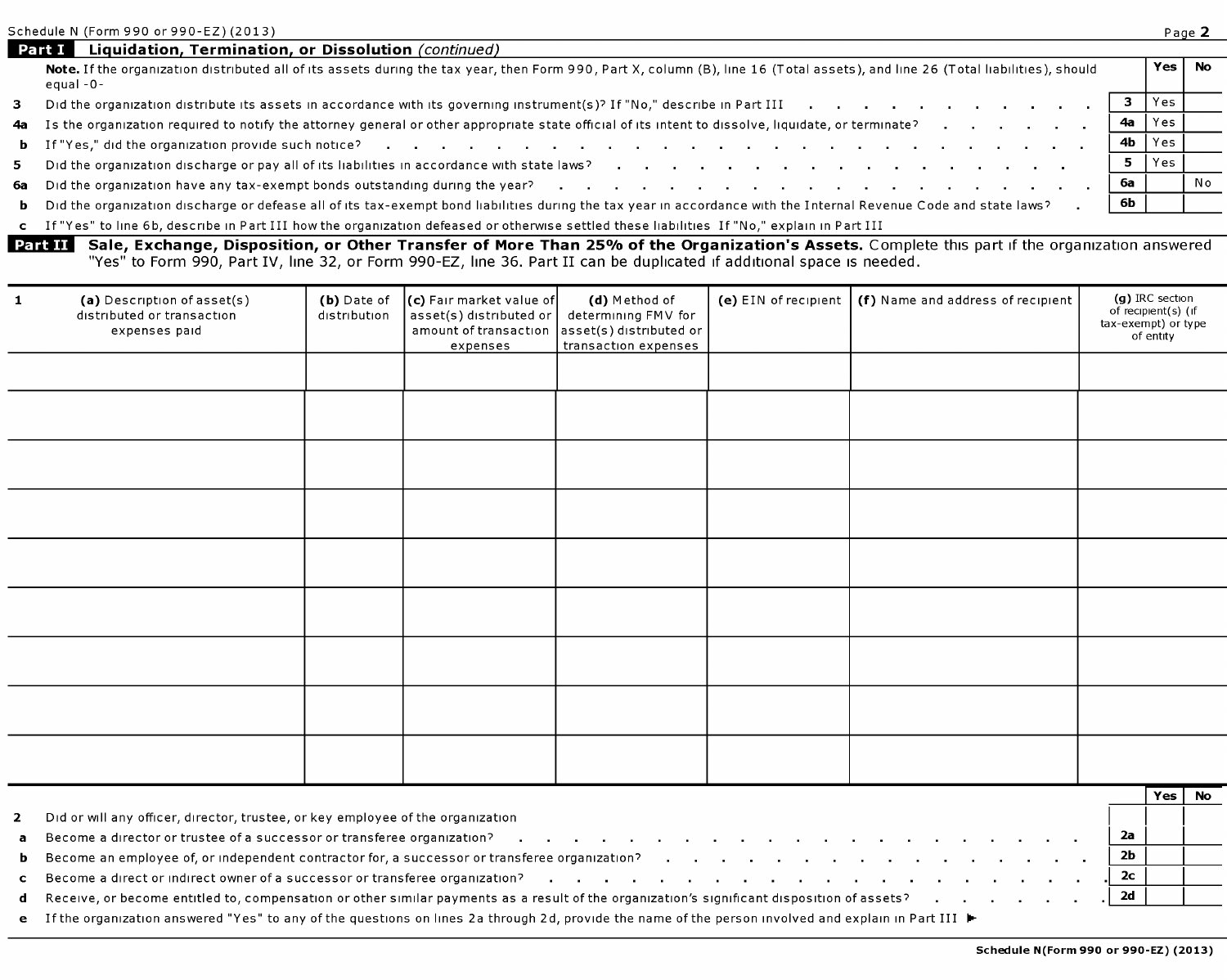Supplemental Information. Provide the information required by Part I, lines 2e and 6c, and Part II, line 2e. Also complete this part to provide any additional information.

| Return Reference | Explanation                                                                                                                                                                                           |
|------------------|-------------------------------------------------------------------------------------------------------------------------------------------------------------------------------------------------------|
| Part I. Line 1   | In addition to the cash transfer to MAYORS AGAINST ILLEGAL GUNS ACTION as part of the merger,<br>ownership of the Moms Demand Action trademarks and other intellectual property were also transferred |

Schedule N (Form 990 or 990-EZ) (2013)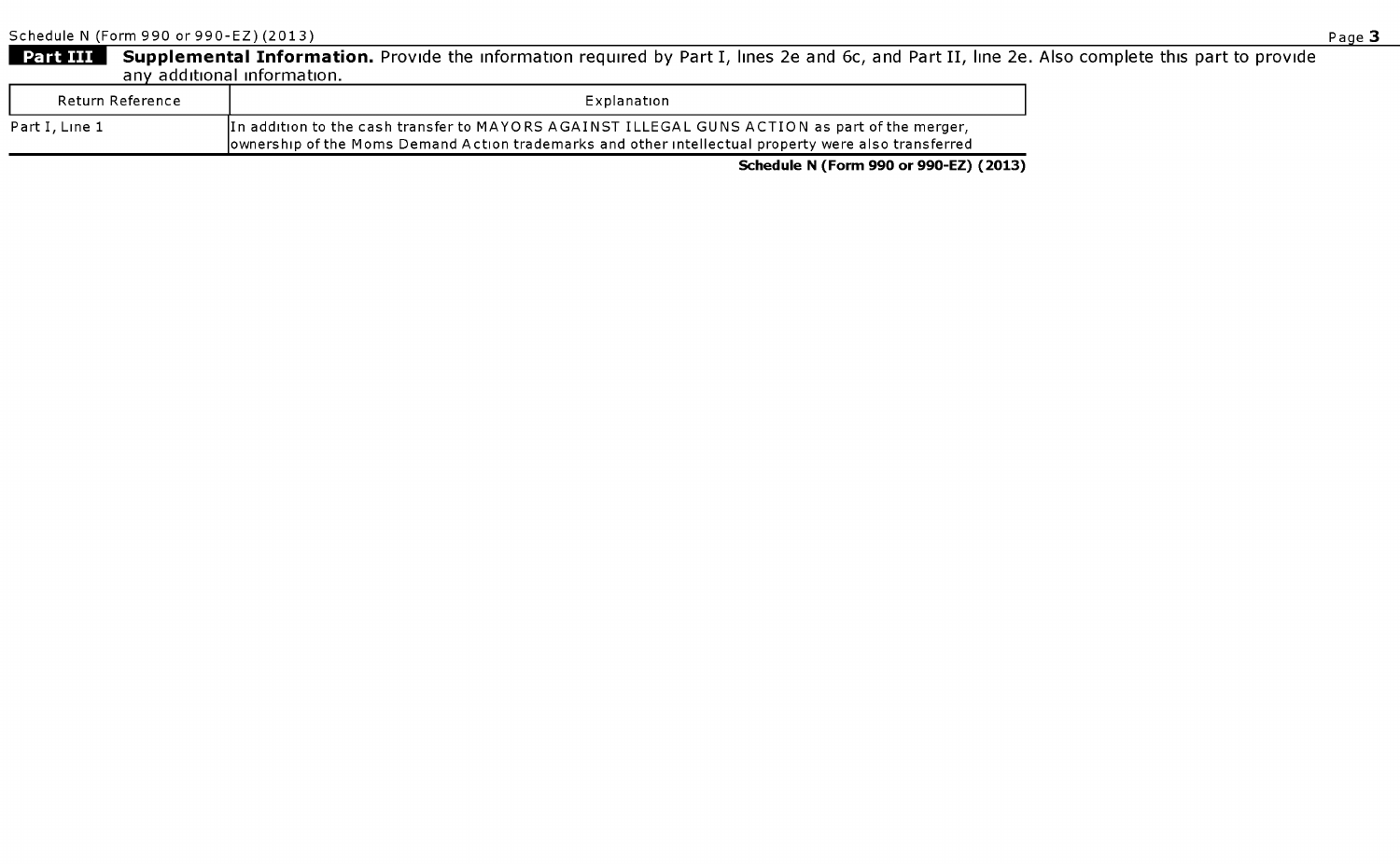|                                                                             | efile GRAPHIC print - DO NOT PROCESS                                                                                                                            | As Filed Data -      | DLN: 93493233001124                                                            |                                            |  |
|-----------------------------------------------------------------------------|-----------------------------------------------------------------------------------------------------------------------------------------------------------------|----------------------|--------------------------------------------------------------------------------|--------------------------------------------|--|
| <b>SCHEDULE O</b><br>(Form 990 or 990-EZ)                                   |                                                                                                                                                                 |                      | Supplemental Information to Form 990 or 990-EZ                                 | IOMB No 1545-0047<br>2013                  |  |
| Department of the Treasury<br>Internal Revenue Service                      | Complete to provide information for responses to specific questions on<br>Form 990 or to provide any additional information.<br>► Attach to Form 990 or 990-EZ. |                      |                                                                                | <b>Open to Public</b><br><b>Inspection</b> |  |
|                                                                             |                                                                                                                                                                 | www.irs.gov/form990. | ► Information about Schedule O (Form 990 or 990-EZ) and its instructions is at |                                            |  |
| Name of the organization<br>MOMS DEMAND ACTION FOR GUN SENSE IN AMERICA INC |                                                                                                                                                                 |                      | <b>Employer ident if ication number</b>                                        |                                            |  |
| 46-1633180                                                                  |                                                                                                                                                                 |                      |                                                                                |                                            |  |

## 990 Schedule 0, Supplemental Information

| Return<br>Reference | Explanation                                                                                                                                                                                                                                                                                                                                                                                                                                                                           |
|---------------------|---------------------------------------------------------------------------------------------------------------------------------------------------------------------------------------------------------------------------------------------------------------------------------------------------------------------------------------------------------------------------------------------------------------------------------------------------------------------------------------|
| Pt VI. Line 11b     | THE FORM 990 IS PROVIDED TO ALL                                                                                                                                                                                                                                                                                                                                                                                                                                                       |
| Pt VI, Line 11b     | MEMBERS OF THE BOARD OF DIRECTORS FOR REVIEW BEFORE                                                                                                                                                                                                                                                                                                                                                                                                                                   |
| Pt VI, Line 11b     | FILING AND REVIEWED BY INDEPENDENT LEGAL COUNSEL                                                                                                                                                                                                                                                                                                                                                                                                                                      |
| Pt VI, Line 12c     | THE BOARD OF DIRECTORS ADOPTED A WRITTEN CONFLICT OF INTEREST POLICY                                                                                                                                                                                                                                                                                                                                                                                                                  |
| Pt VI, Line 12c     | PURSUANT TO THE POLICY, DIRECTORS WERE REQUIRED TO DISCLOSE CONFLICTS                                                                                                                                                                                                                                                                                                                                                                                                                 |
| Pt VI, Line 12c     | ON AN ANNUAL BASIS AND AS THEY AROSE UPON ANY SUCH DISCLOSURES.                                                                                                                                                                                                                                                                                                                                                                                                                       |
| Pt VI, Line 12c     | THE NON-INTERESTED MEMBERS OF THE BOARD OF DIRECTORS WOULD DETERMINE                                                                                                                                                                                                                                                                                                                                                                                                                  |
| Pt VI, Line 12c     | THE MANNER IN WHICH THE POTENTIAL CONFLICT WOULD BE ADDRESSED THE REQUIREMENTS                                                                                                                                                                                                                                                                                                                                                                                                        |
| Pt VI, Line 12c     | IN THE CONFLICT OF INTEREST POLICY WERE CONSISTENTLY ENFORCED                                                                                                                                                                                                                                                                                                                                                                                                                         |
| Pt VI, Line 19      | DOCUMENTS ARE PROVIDED UPON REQUEST                                                                                                                                                                                                                                                                                                                                                                                                                                                   |
| Pt VIII             | Line 1(f) RESTRICTED DONATIONS GRANT INCOME \$138676                                                                                                                                                                                                                                                                                                                                                                                                                                  |
| Pt VIII             | Line 1(f) UNRESTRICTED DONATIONS CORPORATE CONTRIBUTIONS \$269900                                                                                                                                                                                                                                                                                                                                                                                                                     |
| Pt VIII             | Line 1(f) UNRESTRICTED DONATIONS INDIVIDUAL CONTRIBUTIONS \$343902                                                                                                                                                                                                                                                                                                                                                                                                                    |
| $Pt$ $VII$          | Line 1(f) OTHER INCOME \$2523                                                                                                                                                                                                                                                                                                                                                                                                                                                         |
| Pt XI               | Line 9 NET ASSETS TRANSFERRED TO SUCCESSOR ORGANIZATION(BY VIRTUE OF MERGER) \$241583                                                                                                                                                                                                                                                                                                                                                                                                 |
| IX, Line 24f        | Form 990, Part   AWARENESS OTHER 7441 7441 VOLUNTEER EXPENSES STIPEND EXPENSE 214493 214493 VOLUNTEER<br>EXPENSES VOLUNTEER TRAINING-DEVELOPMENT 7748 7748 BUSINESS EXPENSES OTHER 1 1 OPERATIONS BANK.<br>PAYPAL FEES 12328 12328 OPERATIONS BOOKS, SUBSCRIPTIONS, REFERENCE 2166 2166 OPERATIONS OTHER 9 9<br>OPERATIONS POSTAGE, MAILING SERVICE 807 807 PROFESSIONAL SERVICES OTHER CONTRACTED SERVICES 79086<br>79086 UNCATEGORIZED EXPENSE 20 20 PUBLIC RELATIONS 107455 107455 |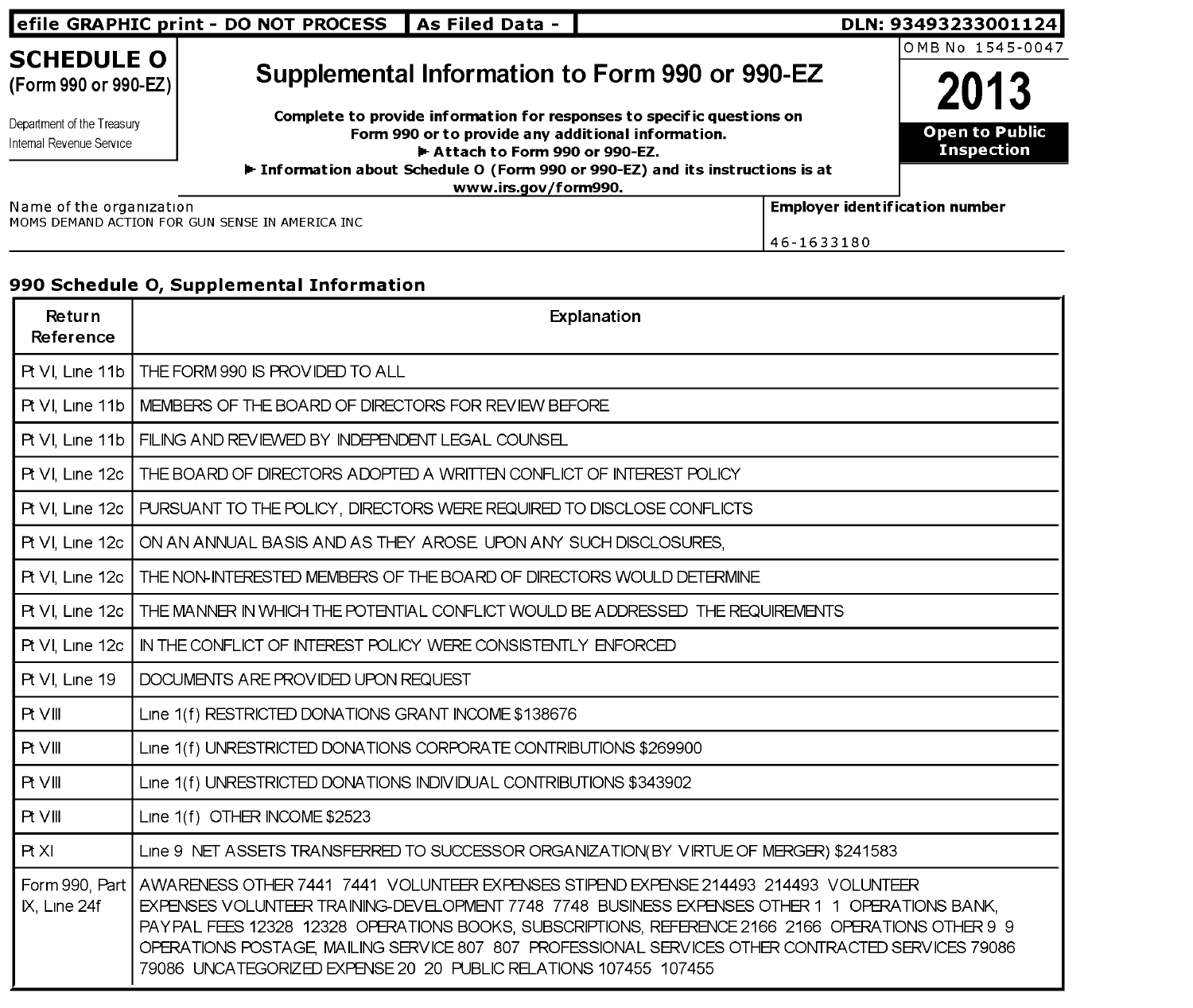Delaware

The First State

1, JEFFREY W\_ BULLOCK, SECRETARY OF STATE OF THE STATE OF DELAWARE, DO HEREBY CERTIFY THE ATTACHED IS A TRUE AND CORRECT COPY OF THE CERTIFICATE OF MERGER, WHICH MERGES:

"MOMS DEMAND ACTION FOR GUN SENSE IN AMERICA INC\_", AN INDIANA CORPORATION,

WITH AND INTO "MAYORS AGAINST ILLEGAL GUNS ACTION FUND" UNDER THE NAME OF "MAYORS AGAINST ILLEGAL GUNS ACTION FUND", A CORPORATION ORGANIZED AND EXISTING UNDER THE LAWS OF THE STATE OF DELAWARE, AS RECEIVED AND FILED IN THIS OFFICE THE TWENTY-SEVENTH DAY OF DECEMBER, A.D. 2013, AT 3:43 O'CLOCK P.M.

A FILED COPY OF THIS CERTIFICATE HAS BEEN FORWARDED TO THE NEW CASTLE COUNTY RECORDER OF DEEDS.



4331558 8100M

131482887

You may verify this certificate online at corp delaware.gov/authver.shtml

Jeffrey W Bullock . Secretary of State

AUTHENTICATION: 1018887

DATE : 12-30-13